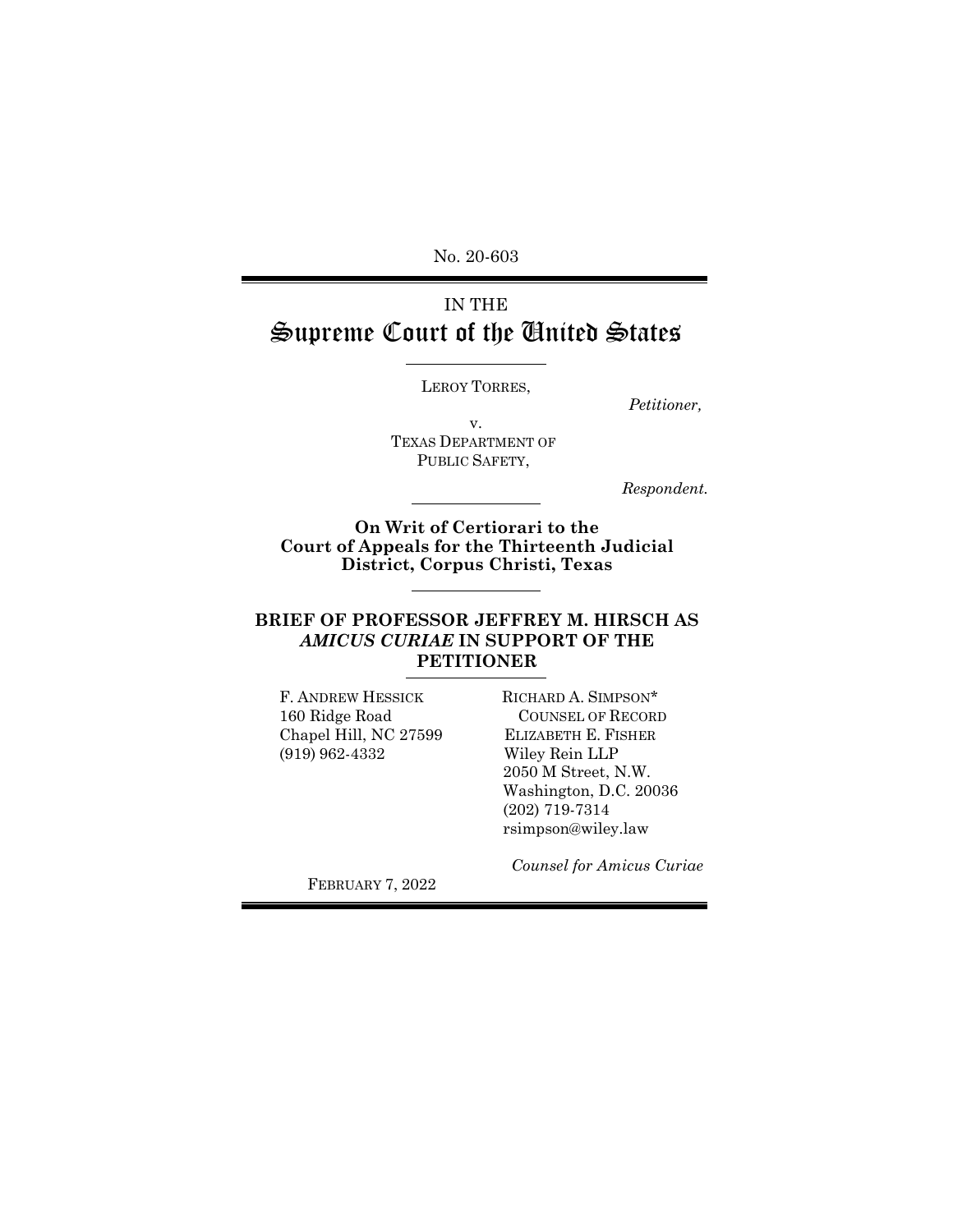## **TABLE OF CONTENTS**

| <b>INTEREST OF THE AMICUS</b>                                                                                                           |  |
|-----------------------------------------------------------------------------------------------------------------------------------------|--|
|                                                                                                                                         |  |
|                                                                                                                                         |  |
| I. State sovereign immunity does not bar actions<br>brought under federal legislation enacted                                           |  |
| A. The Constitution limits the States'                                                                                                  |  |
| B. States have no sovereignty in military                                                                                               |  |
| 1. History shows the States relinquished<br>sovereignty in military matters15                                                           |  |
| 2. Precedent and practice show the States<br>relinquished sovereignty in military                                                       |  |
| II. Because Congress validly enacted USERRA<br>pursuant to its war powers, States have no<br>sovereign immunity against actions brought |  |
|                                                                                                                                         |  |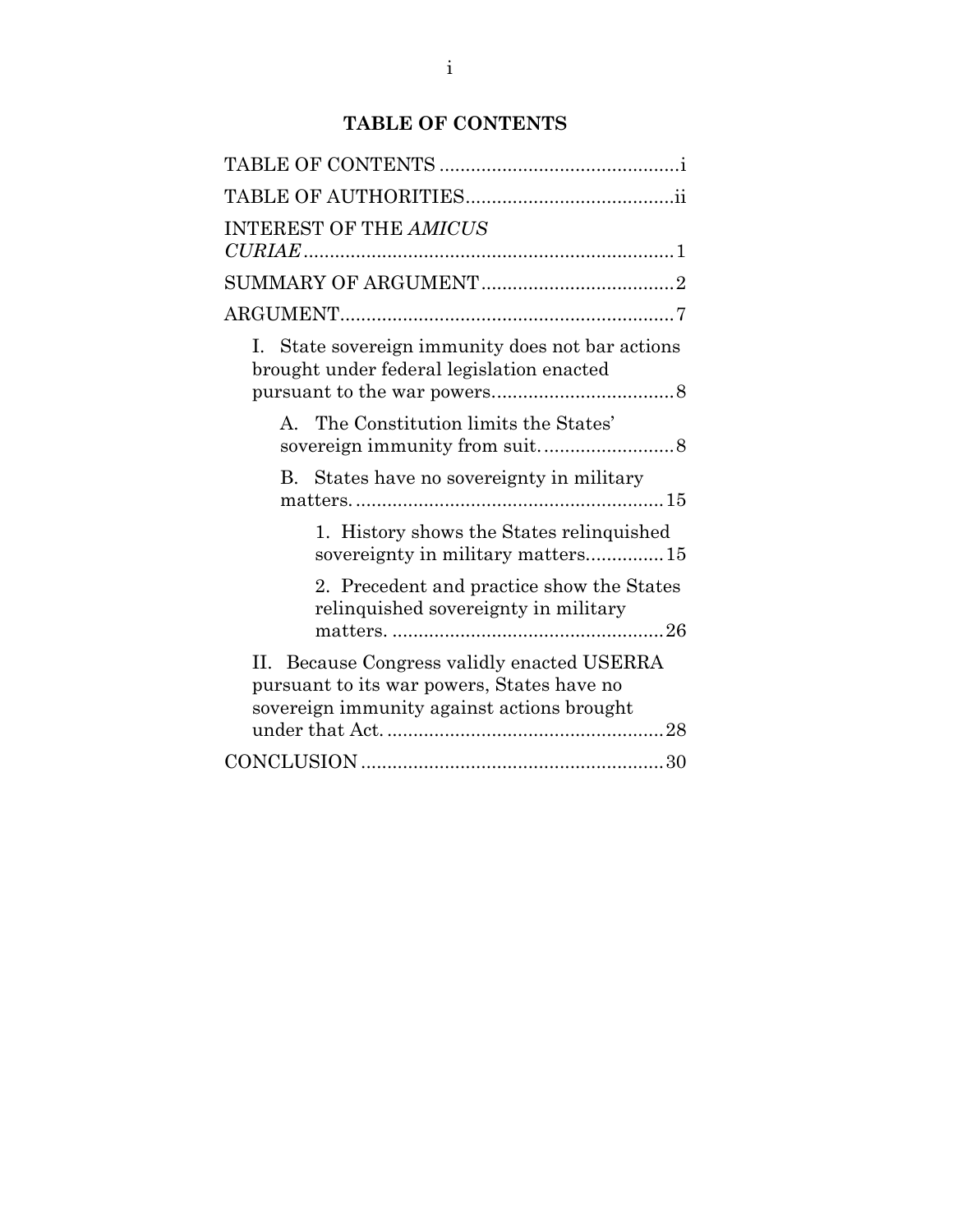## **TABLE OF AUTHORITIES**

# **Page(s)**

## **Cases**

| Ableman v. Booth,                               |
|-------------------------------------------------|
| Alden v. Maine,                                 |
| Allen v. Cooper,                                |
| Central Valley Community College v. Katz,       |
| Cherokee Nation v. Southern Kansas Railway Co., |
| Chisholm v. Georgia,                            |
| Franchise Tax Board of California v. Hyatt,     |
| Hans v. Louisiana,                              |
| North Dakota v. Minnesota,                      |
| PennEast Pipeline Co., LLC v. New Jersey,       |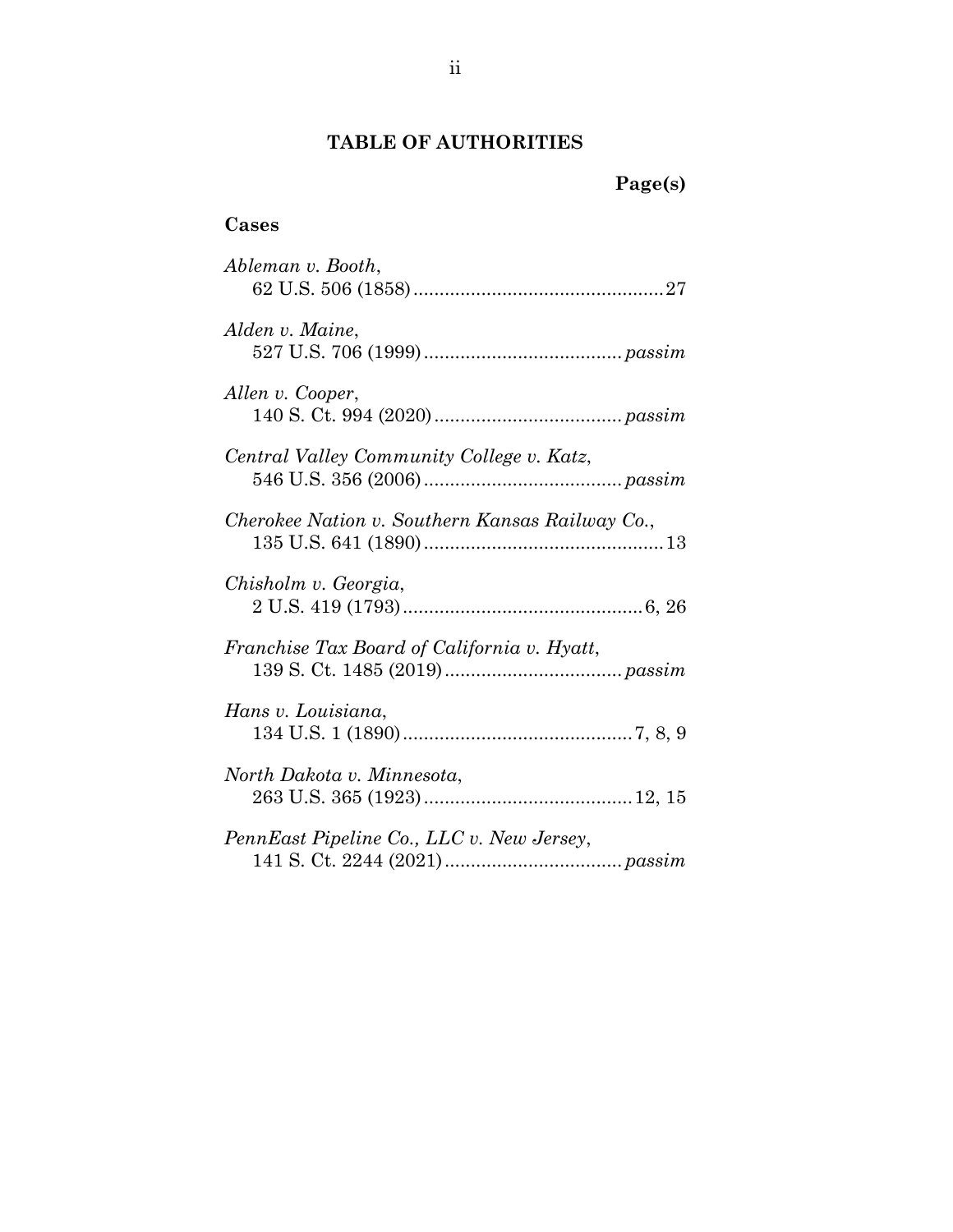| Perpich v. Department of Defense,                                                      |
|----------------------------------------------------------------------------------------|
| Seminole Tribe of Florida v. Florida,                                                  |
| Tarble's Case,                                                                         |
| U.S. Intervenor Brief, <i>McIntosh v. Partridge</i> ,<br>540 F.3d 315 (5th Cir. 2008), |
| United States v. Curtiss-Wright Export Corp.,                                          |
| United States v. Texas,                                                                |
| Statutes                                                                               |

# 38 U.S.C. § 4301 .......................................................[.29](#page-34-1) 38 U.S.C. § 4303 .......................................................[.29](#page-34-2) 38 U.S.C. § 4311 .........................................................[.8](#page-13-0) 38 U.S.C. § 4323 ...................................................[.8,](#page-34-2) 29

## **Constitutional Provisions**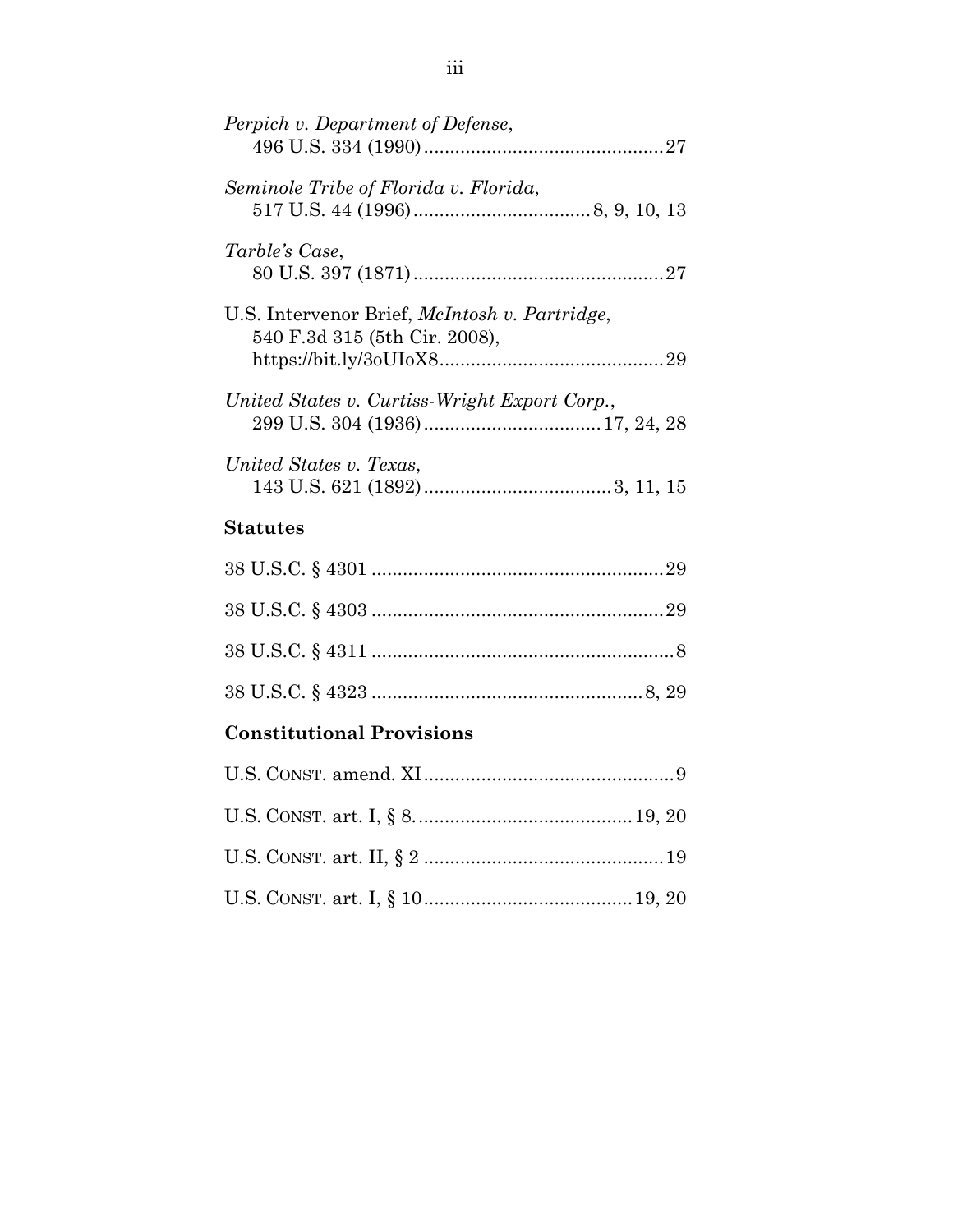| <b>Other Authorities</b>                                                                                                                                                                                                   |
|----------------------------------------------------------------------------------------------------------------------------------------------------------------------------------------------------------------------------|
| 137 CONG. REC. H2977 (daily ed. May 14, 1991)                                                                                                                                                                              |
| 144 CONG. REC. H4458 (daily ed. Mar. 24, 1998)                                                                                                                                                                             |
|                                                                                                                                                                                                                            |
| 1 JOSEPH STORY, COMMENTARIES ON THE<br>CONSTITUTION OF THE UNITED STATES 194 (1833)                                                                                                                                        |
| THE ADDRESS AND REASONS OF DISSENT OF THE<br>MINORITY OF THE CONVENTION OF<br>PENNSYLVANIA TO THEIR CONSTITUENTS (Dec. 18,<br>1787), reprinted in THE ESSENTIAL FEDERALIST<br>AND ANTI-FEDERALIST PAPERS 12 (David Wootton |
| ARTICLES OF CONFEDERATION OF 1777, art. IX                                                                                                                                                                                 |
|                                                                                                                                                                                                                            |
| ARTICLES OF CONFEDERATION OF 1777, art. VI 4, 17                                                                                                                                                                           |
| Charles Lofgren, War Powers, Treaties, and the<br>Constitution, in THE FRAMING AND RATIFICATION<br>OF THE CONSTITUTION 242 (Leonard W. Levy &<br>Dennis J. Mahoney eds., 1987) 18                                          |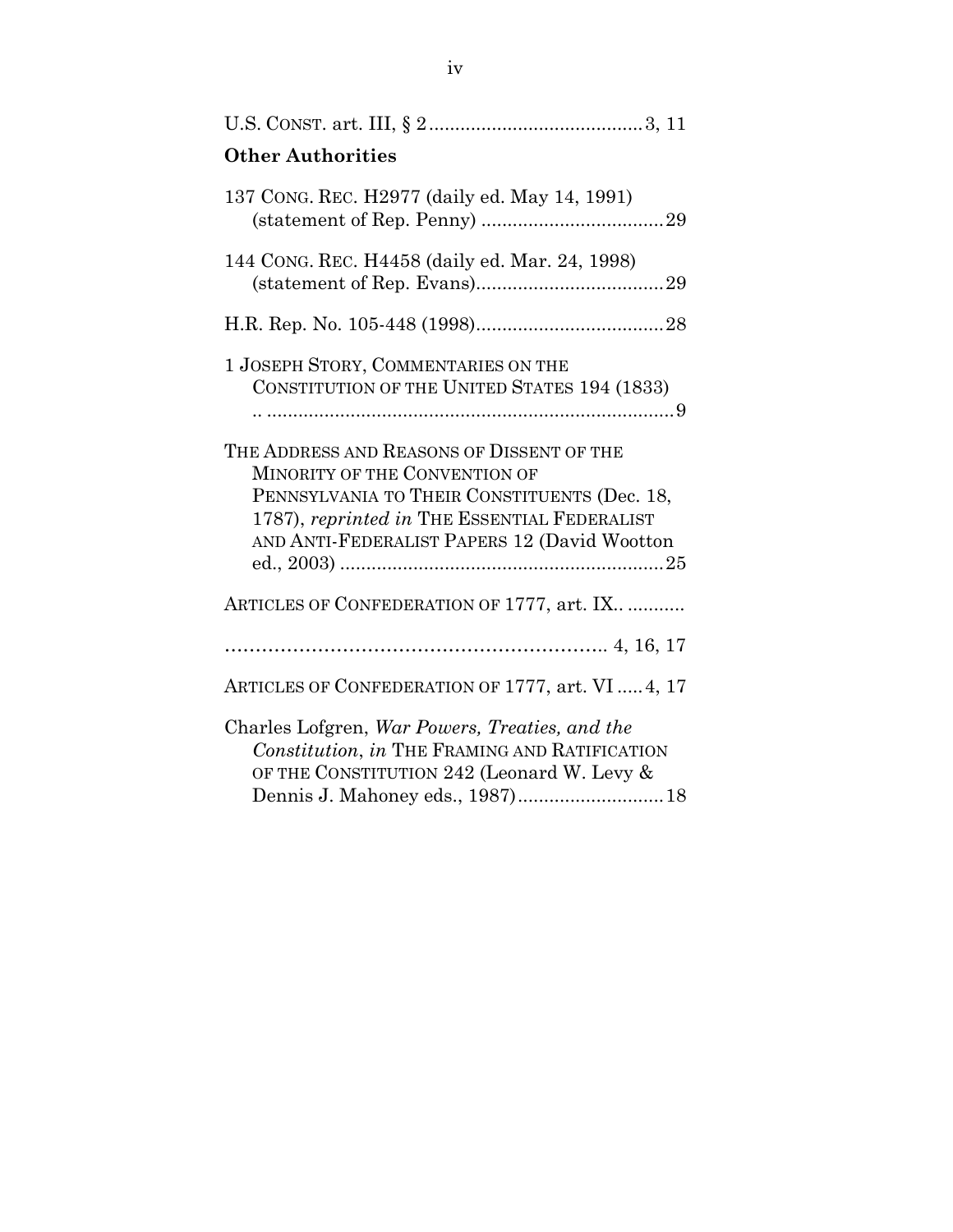| THE DEBATES IN THE SEVERAL STATE CONVENTIONS,<br>ON THE ADOPTION OF THE FEDERAL CONSTITUTION,<br>AS RECOMMENDED BY THE GENERAL CONVENTION<br>AT PHILADELPHIA, IN 1787 (Jonathan Elliot ed., 2d |
|------------------------------------------------------------------------------------------------------------------------------------------------------------------------------------------------|
| EMERICH DE VATTEL, THE LAW OF NATIONS: OR,<br>PRINCIPLES OF THE LAW OF NATURE APPLIED TO<br>THE CONDUCT AND AFFAIRS OF NATIONS AND<br>SOVEREIGNS, bk. III, ch. I (G.G. & J. Robinson,          |
| THE FEDERALIST NOS. 6, 23, 32, 81 (Alexander<br>Hamilton) (Clinton Rossiter ed., 1961)  passim                                                                                                 |
| THE FEDERALIST NO. 3 (John Jay) (Clinton Rossiter                                                                                                                                              |
| THE FEDERALIST NO. 41 (James Madison) (Clinton                                                                                                                                                 |
| Jeffrey M. Hirsch, War Powers Abrogation, 89 GEO.<br>WASH. L. REV 593 (2021)  17, 19, 24, 26                                                                                                   |
| Letter from James Madison to Thomas Jefferson<br>(Apr. 2, 1798), in 30 THE PAPERS OF THOMAS<br>JEFFERSON 238 (Barbara B. Oberg ed., 2003)21                                                    |
| SAMUEL VON PUFENDORF, OF THE LAW OF NATURE AND<br>NATIONS, bk. VII, ch. IX (Basil Kennet trans., 3d                                                                                            |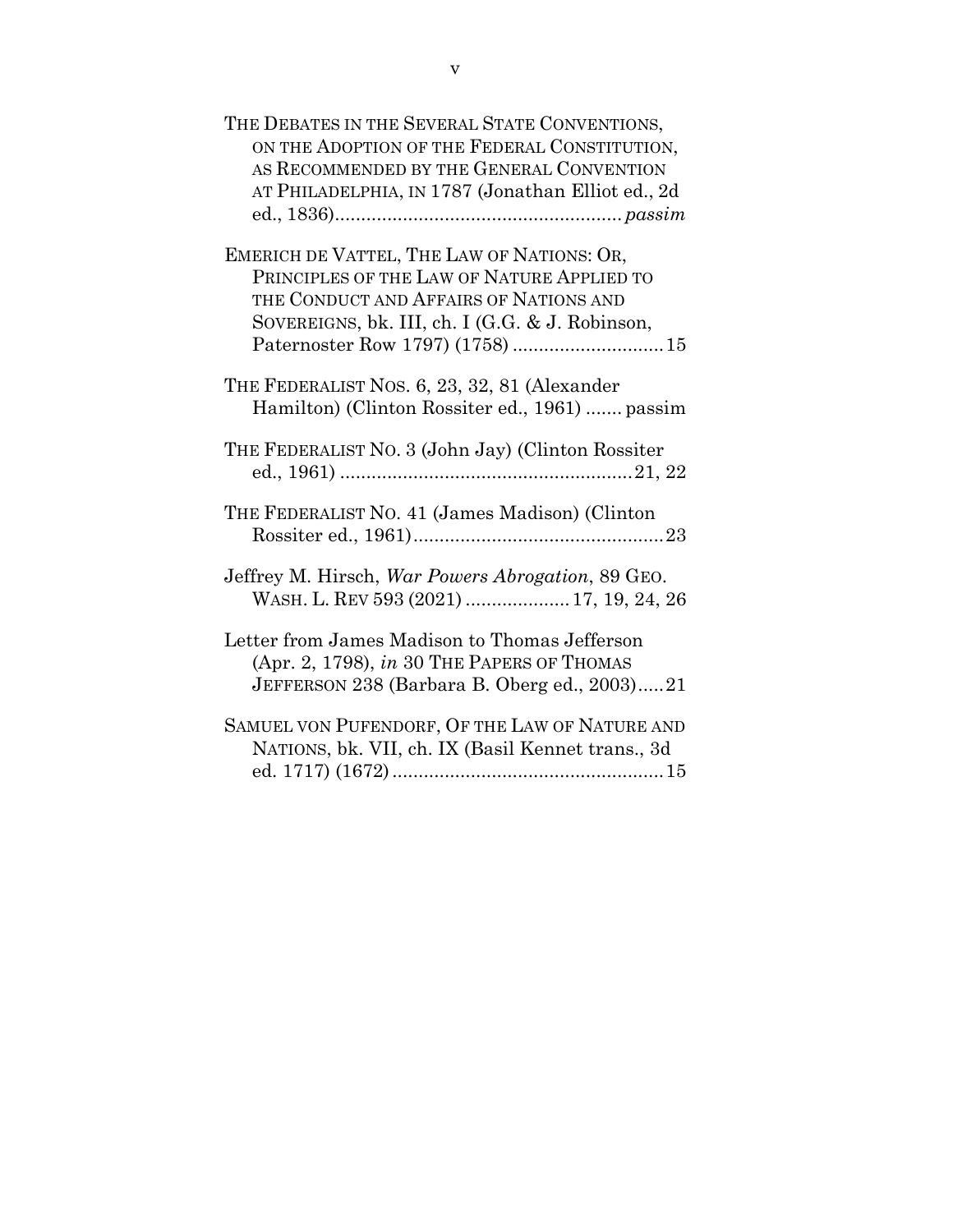## **INTEREST OF THE** *AMICUS CURIAE*<sup>1</sup>

*Amicus curiae* is a law professor and scholar at the University of North Carolina School of Law who teaches, researches, and writes about constitutional law, including state sovereign immunity. His scholarship makes clear that sovereign immunity is not a bar to private actions against States brought under legislation enacted pursuant to Congress's war powers.

<sup>&</sup>lt;sup>1</sup> The parties have filed blanket consents to the filing of *amicus* briefs in this case. No counsel for a party authored this brief in whole or in part, and no counsel or party other than *amicus* or his counsel made a monetary contribution intended to fund the preparation or submission of this brief.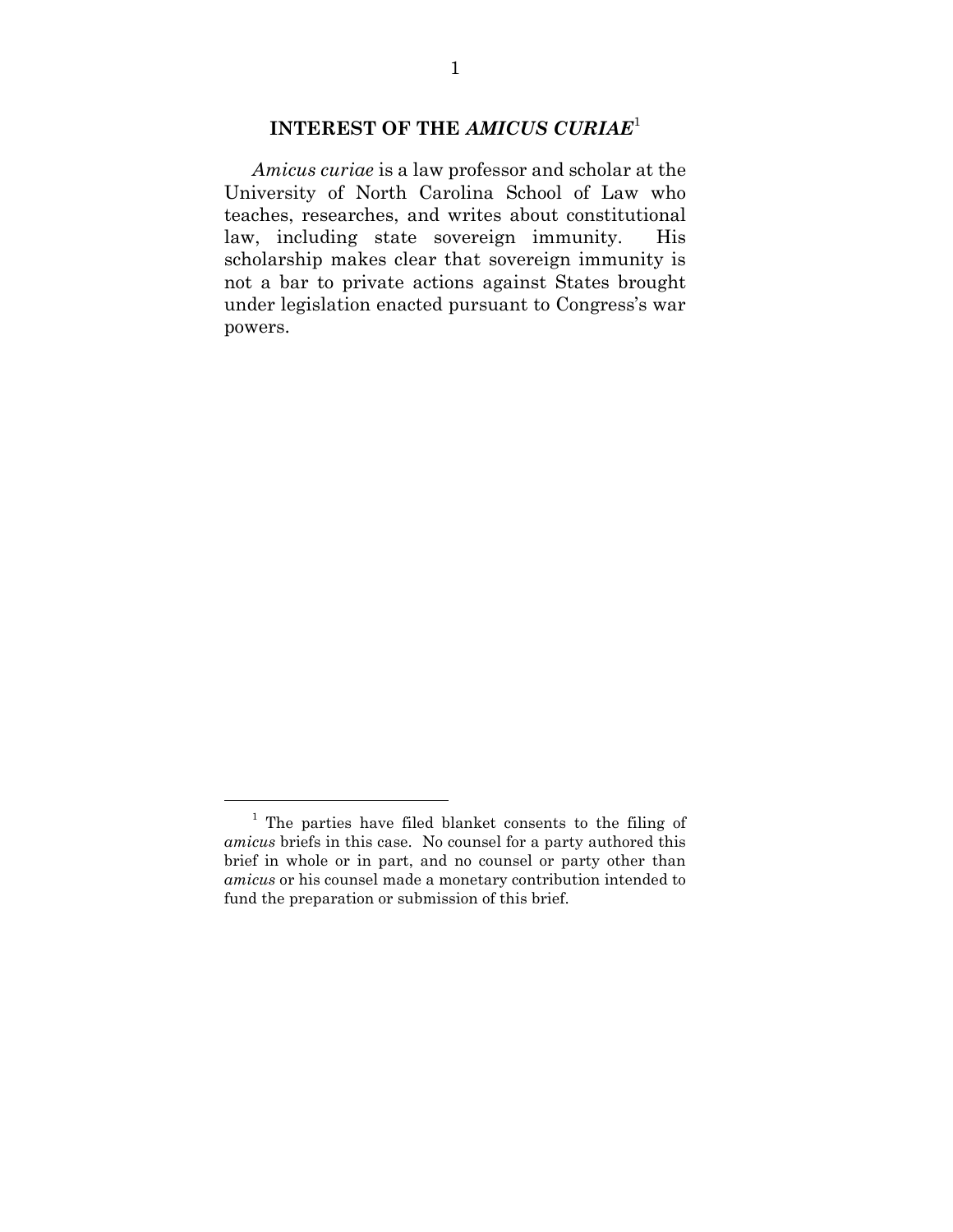#### **SUMMARY OF ARGUMENT**

States ordinarily enjoy sovereign immunity from suit. This Court has held, however, that history, practice, and precedent demonstrate that the States surrendered their immunity in certain areas under the "plan of the Convention" by ratifying the Constitution. War powers is one such area. Because Congress exercised its war powers when it enacted the Uniformed Services Employment and Reemployment Rights Act of 1994 ("USERRA"), the lower court erred in holding that sovereign immunity bars private suits against States under USERRA.

<span id="page-7-1"></span>1. The dual sovereignty of the States and the federal government is a fundamental feature of our constitutional design. Sovereign immunity is an aspect of that sovereignty. However, the States surrendered their immunity in certain areas by ratifying the Constitution. *See Franchise Tax Bd. of Cal. v. Hyatt*, 139 S. Ct. 1485, 1495 (2019). Whether a constitutional provision strips the States of immunity depends on "history, practice, precedent, and the structure of the Constitution." *Alden v. Maine*, 527 U.S. 706, 741 (1999).

<span id="page-7-0"></span>As Alexander Hamilton explained in *Federalist No. 32*, the Constitution strips the States of sovereign immunity in three different ways: where it expressly provides the federal government exclusive authority in a certain area; where it imparts a power to the federal government and prohibits the States from exercising that same power; and where "it grant[s] an authority to the Union, to which a similar authority in the States would be absolutely and totally *contradictory* and *repugnant*." THE FEDERALIST NO.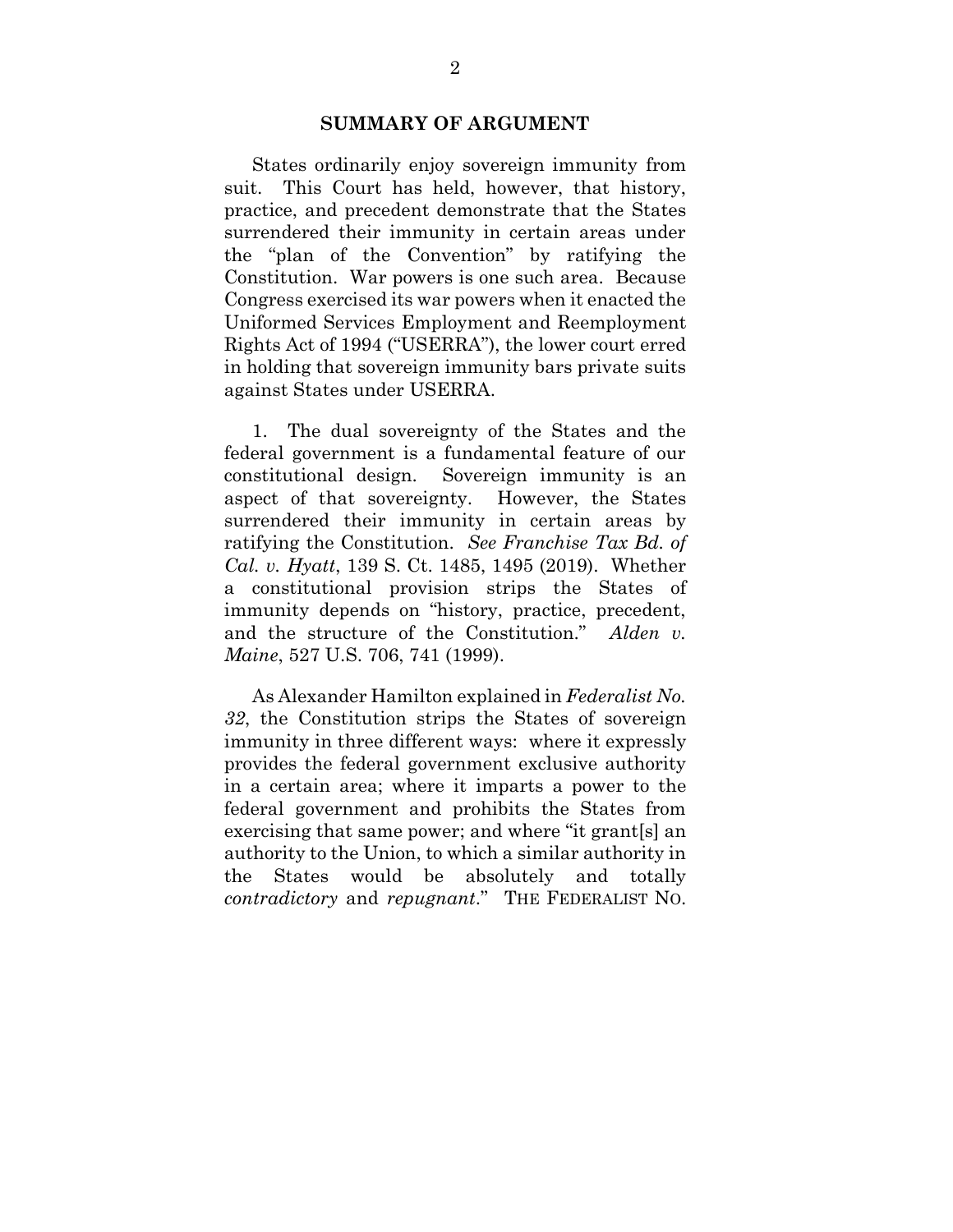32, at 198 (Alexander Hamilton) (Clinton Rossiter ed., 1961) (emphasis in original).

<span id="page-8-3"></span>Applying these principles, this Court has held that the States waived their sovereign immunity by agreeing to the provision in Article III extending the federal judicial power to suits in which "the United States shall be a Party," U.S. CONST. art. III, § 2. *See United States v. Texas*, 143 U.S. 621, 644–45 (1892); *Hyatt*, 139 S. Ct. at 1495. Likewise, this Court has held that the States surrendered their immunity when they agreed to the provision of Article III authorizing federal court jurisdiction over disputes between States when one State sues another. *See Hyatt*, 139 S. Ct. at 1495. Similarly, the States surrendered their immunity with respect to bankruptcy matters when they agreed to the Bankruptcy Clause in Article I. *Cent. Va. Cmty. Coll. v. Katz*, 546 U.S. 356, at 362–69, 374–77 (2006); *Allen v. Cooper*, 140 S. Ct. 994, 1003 (2020). Finally, just last Term, this Court held that, by ratifying the Constitution, the States relinquished their sovereign immunity with respect to the exercise of the federal eminent domain power. *PennEast Pipeline Co., LLC v. New Jersey*, 141 S. Ct. 2244 (2021).

<span id="page-8-2"></span><span id="page-8-1"></span><span id="page-8-0"></span>Of course, constitutional abrogation of state sovereign immunity is the exception, not the rule. Under long-established principles articulated by this Court, whether a particular clause strips States of immunity depends on whether history, practice, precedent, and structure of the Constitution establish that States "were required to surrender [their immunity] to Congress pursuant to the constitutional design." *See Alden*, 527 U.S. at 731, 741.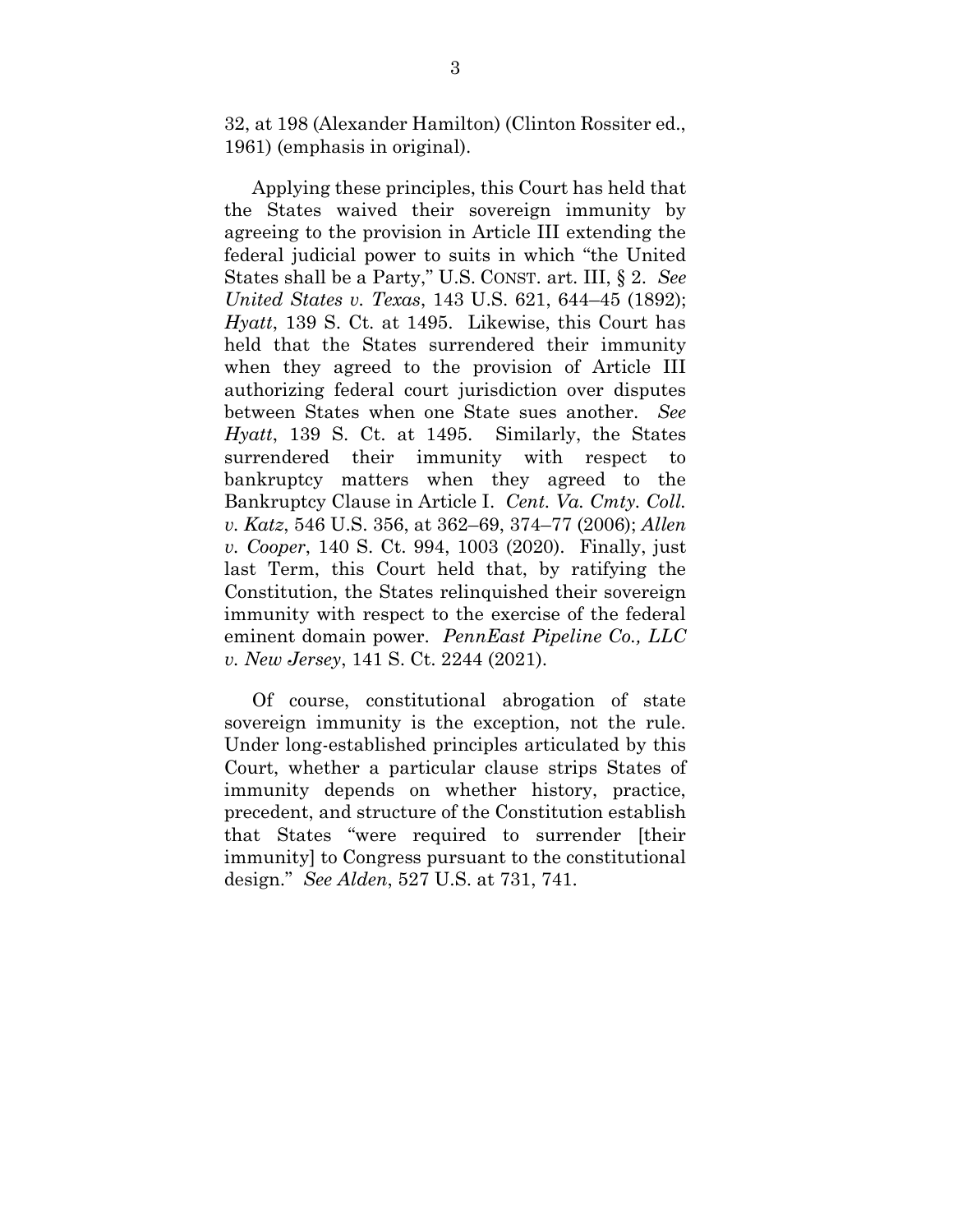2. War and military matters are core features of sovereignty essential to the preservation of any nation. In the Articles of Confederation, the States surrendered their sovereignty as to war powers to the federal government. The Articles vested war powers directly in the federal government. They gave Congress "the sole and exclusive right and power of determining on peace and war." ARTICLES OF CONFEDERATION OF 1777, art. IX. Likewise, the Articles explicitly restricted the States' conduct in war and military matters and declared that "No vessels of war shall be kept up in time of peace, by any State," and "No State shall engage in any war without the consent of the United States in congress assembled." *Id.* art. VI.

States were required to "keep up a well regulated and disciplined militia," but that militia was largely for the benefit of the nation as a whole. The Articles generally prohibited the States from engaging in war "without the consent of the United States in congress assembled." *Id.* Only in the event of an invasion or imminent threat were the States empowered to protect themselves. *Id.* art. IX. Apart from these few enumerated exceptions allowing States to act pursuant to an emergency or congressional consent, war powers belonged exclusively to the federal government during the Confederation period.

In short, the States' complete surrender of their sovereign war powers under the Articles of Confederation shows that even before adoption of the Constitution, the States had no sovereign immunity in war-related matters.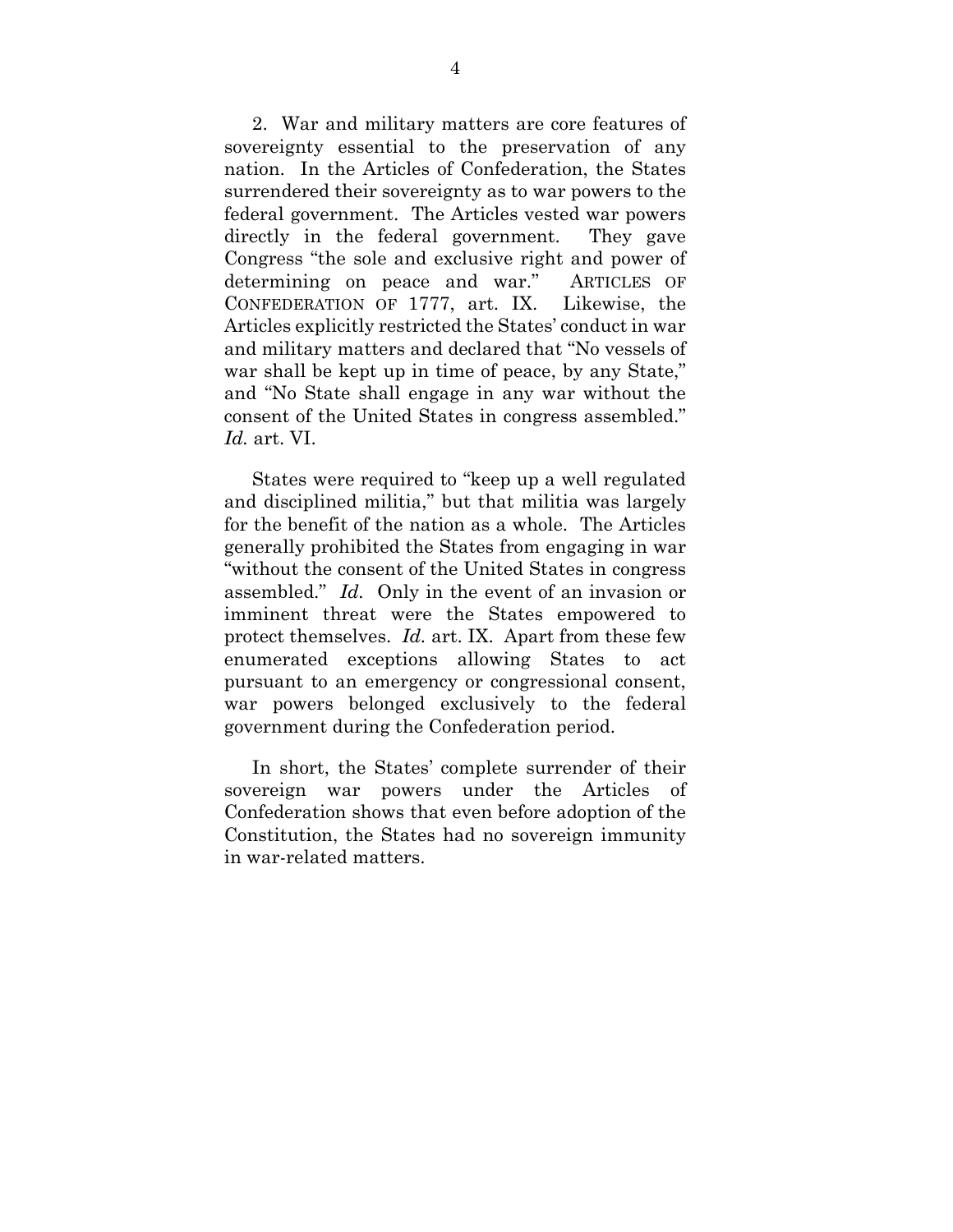3. The Constitution continued to vest war powers solely in the United States. In particular, by imparting a wide range of war-related powers to the federal government, and prohibiting them to the States, the Constitution establishes that the States relinquished their sovereign immunity in matters relating to war and the military. Articles I and II both broadly vest war powers solely in the United States, from authorizing Congress to declare war and regulate the armies to making the President Commander in Chief. At the same time, the Constitution expressly limits the States from exercising comparable powers. Although States may maintain militias, the Constitution confers on the federal government ultimate control over them. Together, these provisions establish that the federal government has exclusive power over the military.

<span id="page-10-0"></span>The history surrounding the drafting and ratification of the Constitution further illustrates that the Framers recognized the importance of establishing a unitary source of authority on all matters concerning war and the military and subordinating state sovereignty in such matters, despite establishing a government of dual sovereignty in most areas. The constitutional debates made clear the Framers' concerns that leaving the States with authority over war-related matters would lead to the "dreadful evils which for so many ages plagued England." *See* 1 THE DEBATES IN THE SEVERAL STATE CONVENTIONS, ON THE ADOPTION OF THE FEDERAL CONSTITUTION, AS RECOMMENDED BY THE GENERAL CONVENTION AT PHILADELPHIA, IN 1787, at 502 (Jonathan Elliot ed., 2d ed., 1836) [hereinafter ELLIOT'S DEBATES] (John Jay). The Framers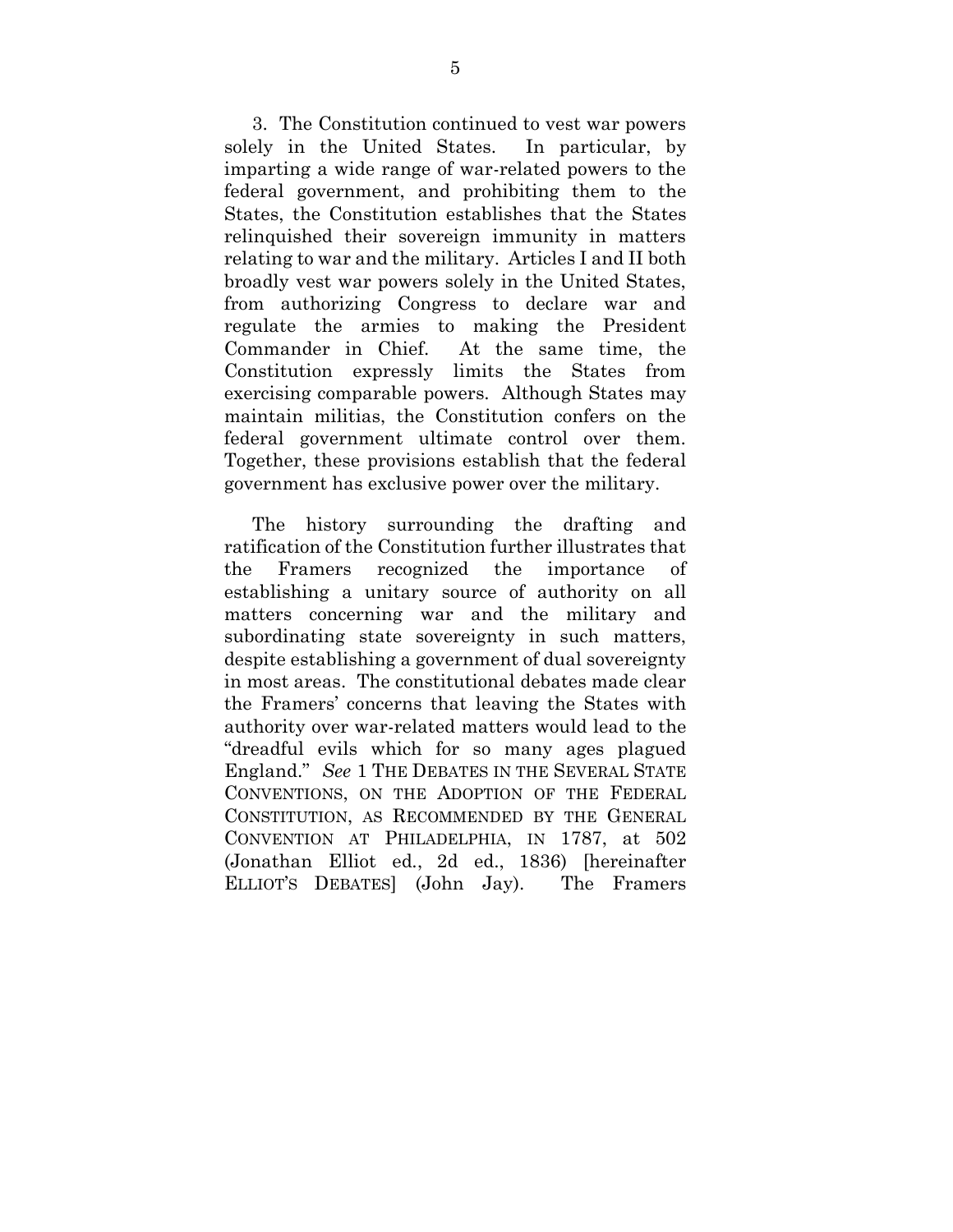emphasized the importance of concentrating war powers in the federal government when it came to the nation's safety and how "there can be no limitation of that authority . . . in any matter essential to the *formation, direction,* or *support* of the NATIONAL FORCES." *See, e.g.*, THE FEDERALIST NO. 23, at 154 (Alexander Hamilton) (Clinton Rossiter ed., 1961) (emphasis in original).

Similarly, the state ratification debates demonstrate that the States were well aware that ratification of the Constitution meant that they had little role in war and military-related affairs—any other arrangement would be a "solecism." *See* 2 ELLIOT'S DEBATES, *supra*, at 520 (James Wilson). Even those who opposed ratification recognized this core aspect of the Constitution. Opponents lamented that the Constitution would grant "indefinite" powers that would allow Congress, in the name of the common defense, to "essentially destroy[]" the State "without any check or impediment." *Id.* at 338 (John Williams).

<span id="page-11-0"></span>Consistent with this history and the text of the Constitution, this Court's precedents and practice also demonstrate that there is no independent role for the States in matters concerning war or the military. Early opinions recognized it a "self-evident proposition" that the federal war powers necessarily entailed "a curtailing of the power and prerogatives of States." *Chisholm v. Georgia*, 2 U.S. 419, 468 (1793) (opinion of Cushing, J.). Recent cases reaffirm the notion that the Constitution "divests the States of the traditional diplomatic and military tools that foreign sovereigns possess." *Hyatt*, 139 S. Ct. at 1497.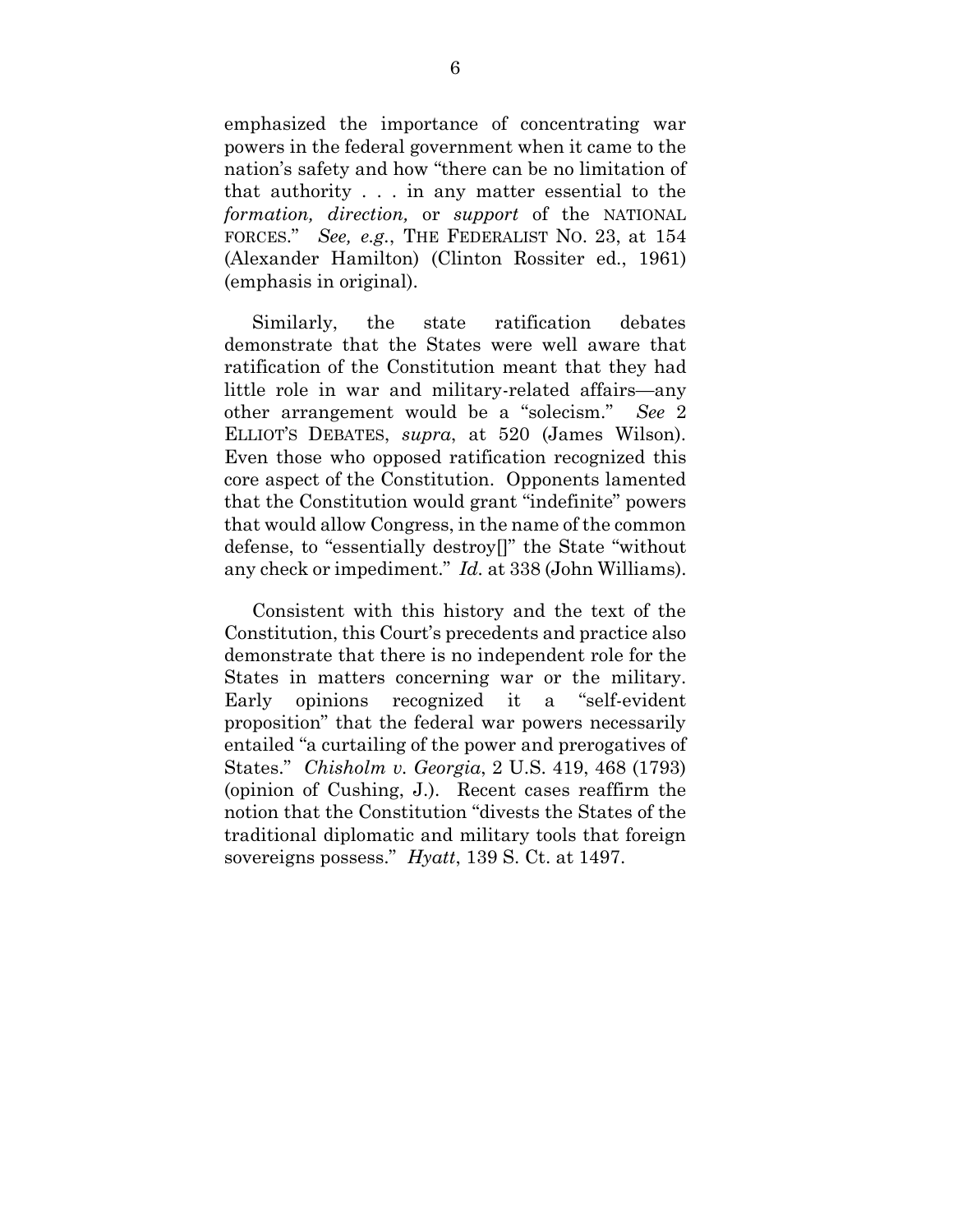4. In sum, the States surrendered their sovereign immunity in "the plan of the Convention" by ratifying the Constitution and therefore cannot assert sovereign immunity in suits alleging violations of federal statutes enacted pursuant to the war powers. Because Congress exercised its war powers in enacting USERRA, the Court should reverse the judgment of the Texas Court of Appeals.

#### **ARGUMENT**

States ordinarily enjoy sovereign immunity from suit. That immunity does not apply, however, where history, practice, and precedent demonstrate that the States surrendered their immunity in a particular area under the "plan of the Convention" by ratifying the Constitution.<sup>2</sup> Here, history, practice, and precedent all demonstrate that by ratifying the Constitution the States surrendered their sovereign immunity with respect to war powers.

<sup>&</sup>lt;sup>2</sup> Even when they have not surrendered their immunity by ratifying the Constitution, States may choose to waive sovereign immunity. *See Hans v. Louisiana*, 134 U.S. 1, 17 (1890)*.* In addition, Congress can abrogate sovereign immunity when it passes legislation pursuant to its powers under Section 5 of the Fourteenth Amendment. In contrast, State surrender of sovereign immunity under the plan of the Convention does not depend on a state waiver of immunity or congressional action. *See Allen*, 140 S. Ct. at 1003; *Katz*, 546 U.S. at 377. Instead, the analysis focuses on whether the States surrendered their immunity when they ratified the Constitution, rendering express waiver or congressional abrogation unnecessary.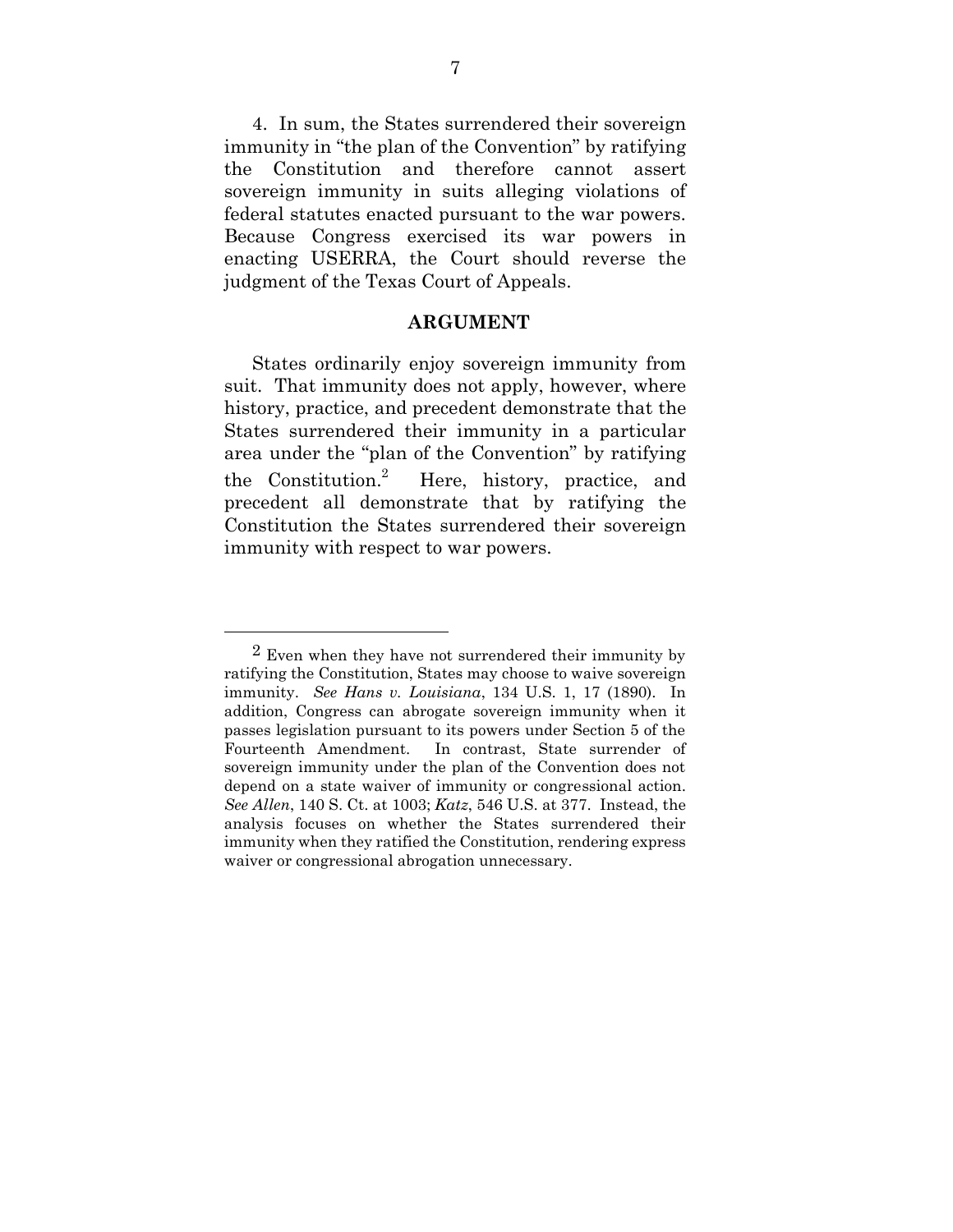Exercising its war powers, Congress enacted the Uniformed Services Employment and Reemployment Act ("USERRA") to ensure national security by granting protections necessary to maintain our allvolunteer armed forces. USERRA prohibits employers, including States, from taking adverse employment actions against military servicemembers because of their military service. It also creates a cause of action against employers that violate its provisions. 38 U.S.C. §§ 4311, 4323(a)(3). Because the States surrendered their immunity with respect to military matters by ratifying the Constitution, the lower court erred in holding that sovereign immunity bars private suits under USERRA against States. This Court should reverse the lower court's erroneous decision.

## <span id="page-13-0"></span>**I. State sovereign immunity does not bar actions brought under federal legislation enacted pursuant to the war powers.**

## **A. The Constitution limits the States' sovereign immunity from suit.**

The dual sovereignty of the States and the federal government is a fundamental feature of our constitutional design; the Constitution "specifically recognizes the States as sovereign entities." *Seminole Tribe of Fla. v. Florida*, 517 U.S. 44, 71 n.15 (1996). Immunity from suit is an important aspect of sovereignty. *See Hans*, 134 U.S. at 16*.* Where it applies, that immunity bars a private suit against a State, *Allen*, 140 S. Ct. at 1000, in both state and federal court. *Alden,* 527 U.S. at 713.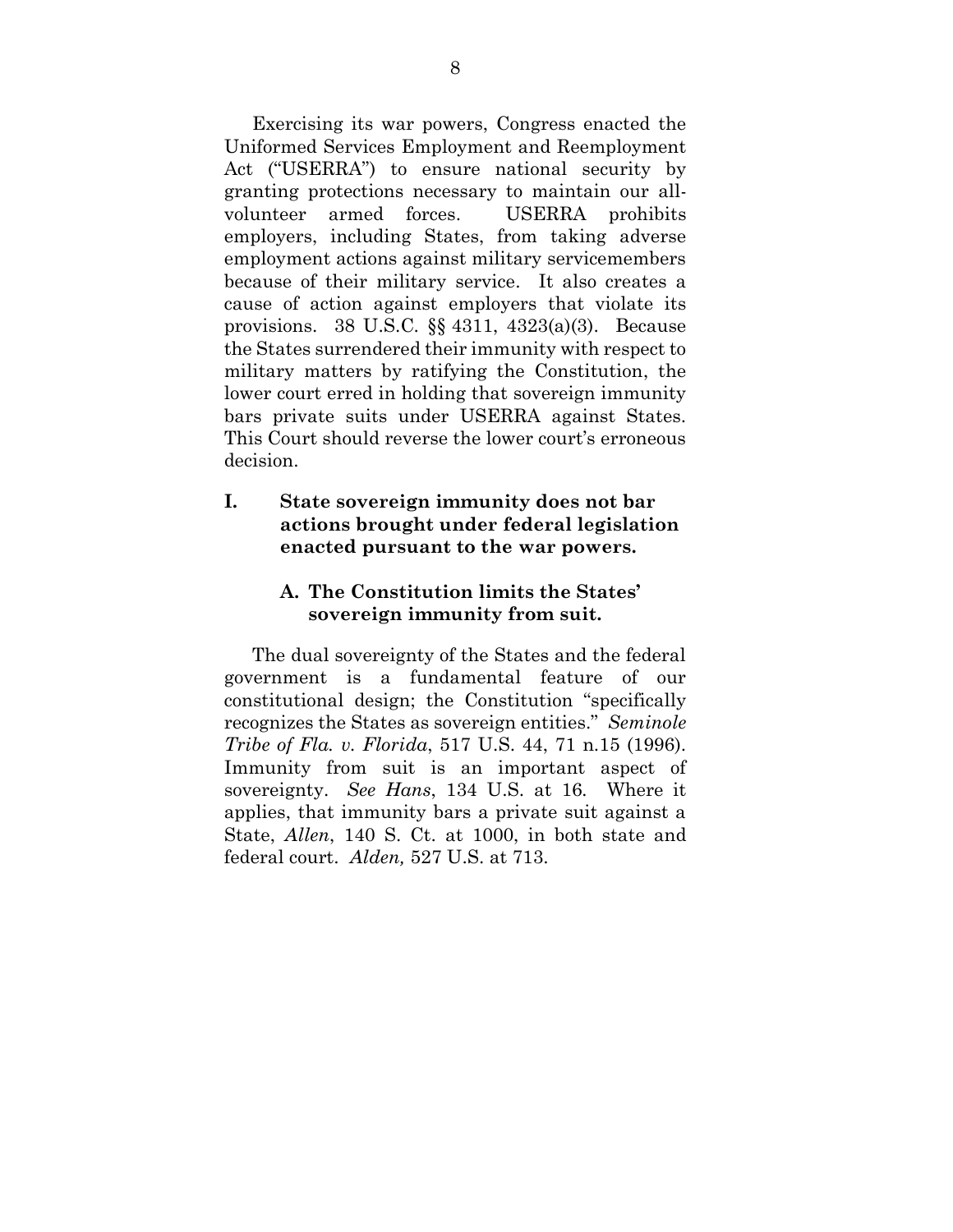State sovereign immunity does not derive from the Constitution. *See id.* at 741. Rather, it "is a fundamental aspect of the sovereignty which the States enjoyed before the ratification of the Constitution." *Id.* at 713. It rests on the "inherent . . . nature of sovereignty not to be amenable to the suit of an individual without [the sovereign's] consent." *Seminole Tribe*, 517 U.S. at 54 (quoting THE FEDERALIST NO. 81, at 487 (Alexander Hamilton) (Clinton Rossiter ed., 1961)). Accordingly, although reflected in part in the Eleventh Amendment, U.S. CONST. amend. XI, the States' immunity is not derived from or limited to the text of that amendment. *Hans*, 134 U.S. at 15; *Alden*, 527 U.S. at 713.

<span id="page-14-1"></span><span id="page-14-0"></span>Sovereign immunity does not, however, preclude all suits against a State. As Justice Story explained, a State's sovereignty may be limited by bounds which a State "chooses to impose upon itself." 1 JOSEPH STORY, COMMENTARIES ON THE CONSTITUTION OF THE UNITED STATES 194 (1833). For this reason, States may waive their immunity in specific cases or as to entire categories of lawsuits. *See Hans*, 134 U.S. at 17.

<span id="page-14-2"></span>The States also relinquished their sovereignty in some respects by agreeing to "surrender" it when they ratified the Constitution. *See Hans*, 134 U.S. at 13 (quoting THE FEDERALIST NO. 81 (Alexander Hamilton)); *Alden*, 527 U.S. at 716–17 (same); *PennEast*, 141 S. Ct. at 2258 (same); THE FEDERALIST NO. 32 (Alexander Hamilton) (Clinton Rossiter ed., 1961). Thus, States do not have sovereignty where it has been "altered by the plan of the Convention or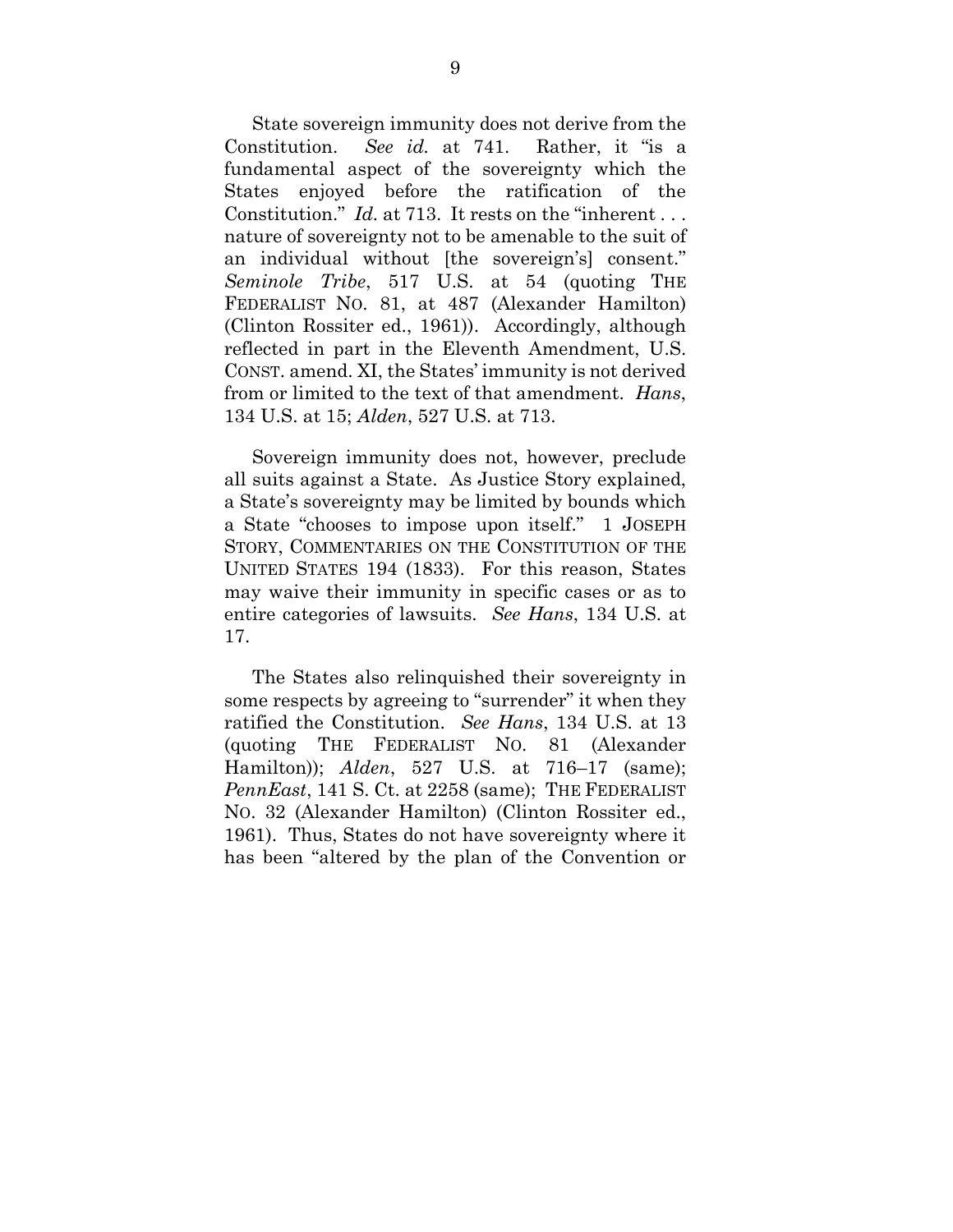certain constitutional Amendments." *Alden*, 527 U.S. at 713.

*The Federalist Papers* provide a detailed account of the understanding of States' immunity against federal legislation. This Court often has emphasized Alexander Hamilton's description of state sovereign immunity in *Federalist No. 81*, including its recognition that there are areas for which state sovereign immunity does not exist—or in Hamilton's words, areas where the "alienation" of state immunity was necessary. *See, e.g.*, *Seminole Tribe*, 517 U.S. at 54; *PennEast*, 141 S. Ct. at 2258; THE FEDERALIST NO. 81, at 487–88 (Alexander Hamilton) (Clinton Rossiter ed., 1961) ("Unless, therefore, there is a surrender of this immunity in the plan of the convention, it will remain with the States . . . . The circumstances which are necessary to produce an alienation of state sovereignty were discussed in considering the article of taxation . . . ."). Hamilton's reference to alienation pointed to *Federalist No. 32*, which lays out the contours of state sovereignty.

In *Federalist No. 32*, Hamilton explained that the Constitution stripped States of sovereignty in three different ways. First, it expressly granted exclusive authority to the federal government in certain areas. *See* THE FEDERALIST NO. 32 (Alexander Hamilton) (Clinton Rossiter ed., 1961) (discussing, as an example, the federal government's exclusive power to enact legislation over the district that serves as the seat of government)*.* Second, the States surrendered their immunity under the Constitution "where it granted in one instance an authority to the Union, and in another, prohibited the states from exercising the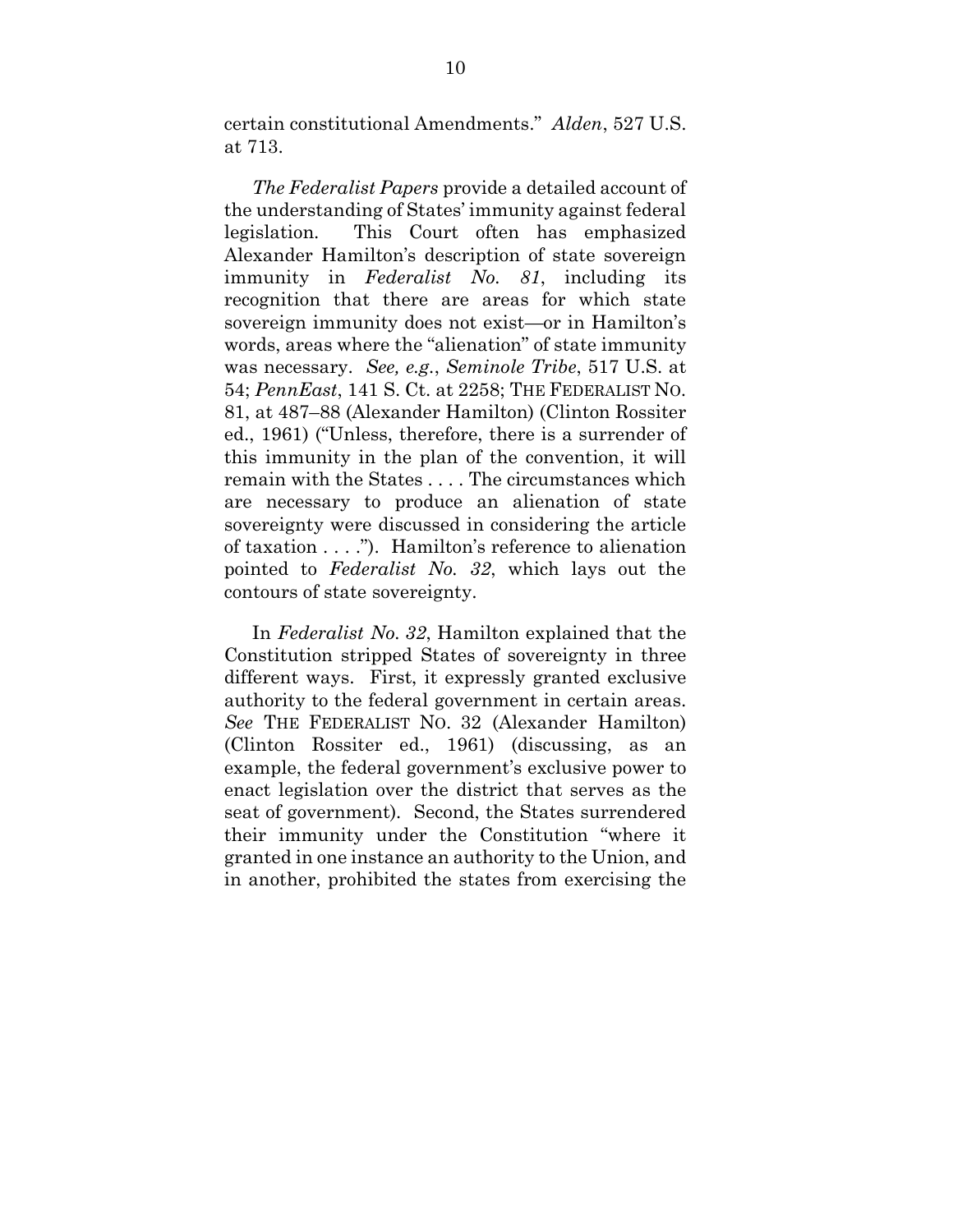like authority." *Id*. at 198. (discussing, as an example, the exclusive power of the federal government, and the inability of States "without the consent of Congress," to impose taxes and duties on imports and exports).And finally, the Constitution stripped state sovereignty "where it granted an authority to the Union to which a similar authority in the states would be absolutely and totally *contradictory* and *repugnant*." *Id.* at 198 (emphasis in original) (describing, as an example, Congress's power to establish a uniform rule of naturalization).

<span id="page-16-0"></span>Following the view that States do not retain sovereign immunity when it would be contradictory and repugnant to the Constitution, this Court has held that the States surrendered sovereign immunity when they agreed to the provision in Article III extending the federal judicial power to suits in which "the United States shall be a Party," U.S. CONST. art. III, § 2. *See United States v. Texas*, 143 U.S. 621, 644– 45 (1892); *Hyatt*, 139 S. Ct. at 1495. Although Article III does not expressly authorize the United States to sue States, the broad extension of federal judicial power to all suits in which the United States is a party reflects that relinquishment of state sovereign immunity was "inherent in the constitutional plan." *Hyatt*, 139 S. Ct. at 1495 (quoting *Principality of Monaco v. Mississippi*, 292 U.S. 313, 328 (1934)). Indeed, permitting the United States to bring suits against States was necessary to "the permanence of the Union." *United States v. Texas*, 143 U.S. at 644– 45; *see also Hyatt*, 139 S. Ct. at 1495.

Likewise, this Court has held that the States surrendered their immunity when they agreed to the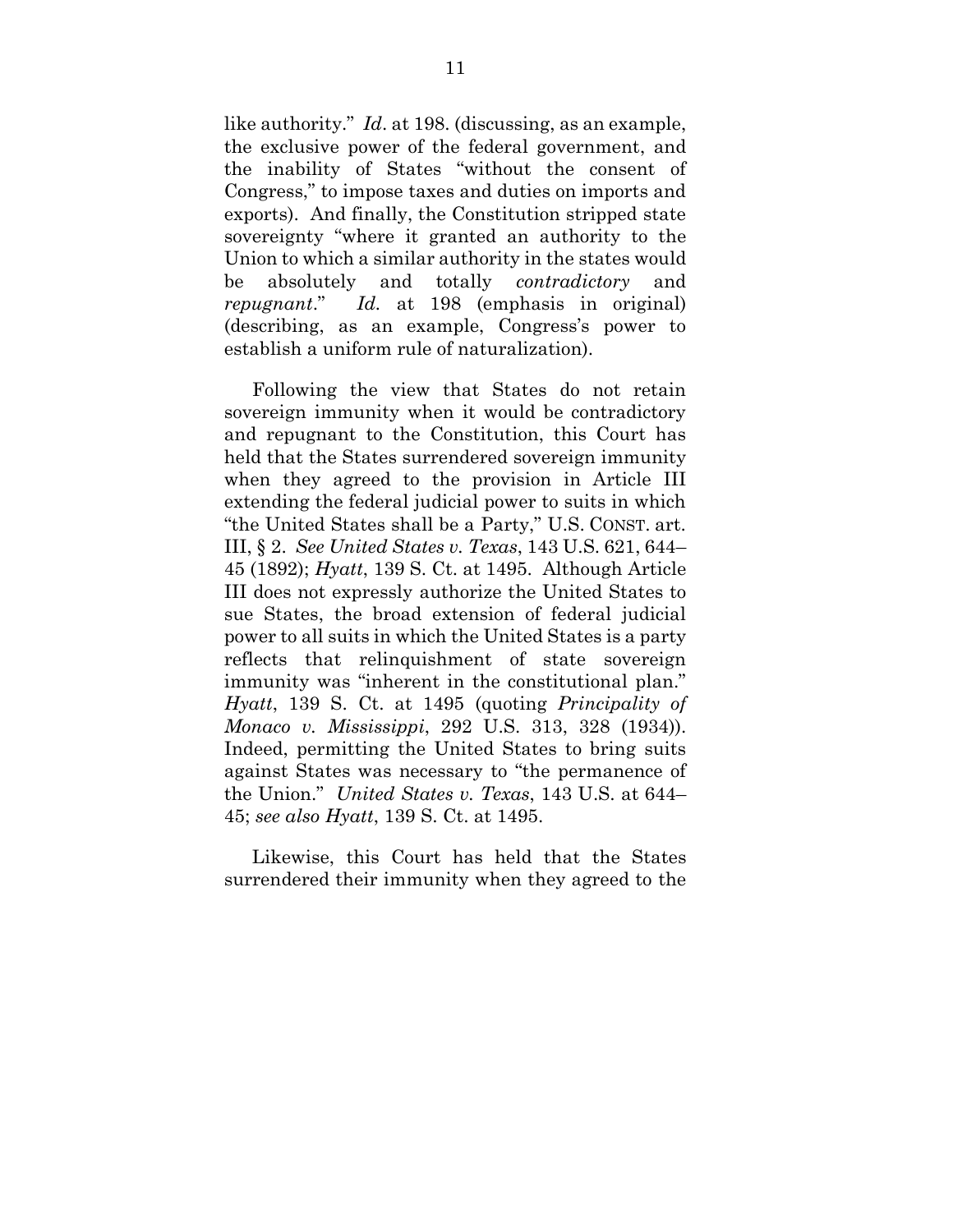provision of Article III authorizing federal court jurisdiction over disputes between States when one State sues another. *See Hyatt*, 139 S. Ct. at 1495. Recognizing federal jurisdiction over these matters provided a "substitute for the diplomatic settlement of controversies between sovereigns" that would have otherwise been necessary and protected each State from "a possible resort to force." *North Dakota v. Minnesota*, 263 U.S. 365, 372–73 (1923). The agreement was "essential to the peace of the Union." *Hyatt*, 139 S. Ct. at 1495 (quoting *Monaco*, 292 U.S. at 328).

The Court relied on similar reasoning to conclude that the States surrendered their immunity with respect to bankruptcy matters when they agreed to the Bankruptcy Clause in Article I. *Katz*, 546 U.S. at 362–69, 374–77; *Allen*, 140 S. Ct. at 1003. As the Court explained, one of the "intractable problems" facing the new union was the practice of "one State's imprisoning of debtors who had been discharged (from prison and of their debts) in and by another State." *Katz*, 546 U.S. at 363. To address that problem, the Bankruptcy Clause not only authorized Congress to enact "uniform" bankruptcy laws, but also created a "limited subordination of state sovereign immunity," which was necessary to "harmoniz[e]" bankruptcy law in the United States. *Id*. at 362–63. The Court emphasized that that there was no need for congressional abrogation in the Bankruptcy Code because the States had already "agreed in the plan of the Convention not to assert any sovereign immunity defense" in bankruptcy proceedings. *Id.* at 377.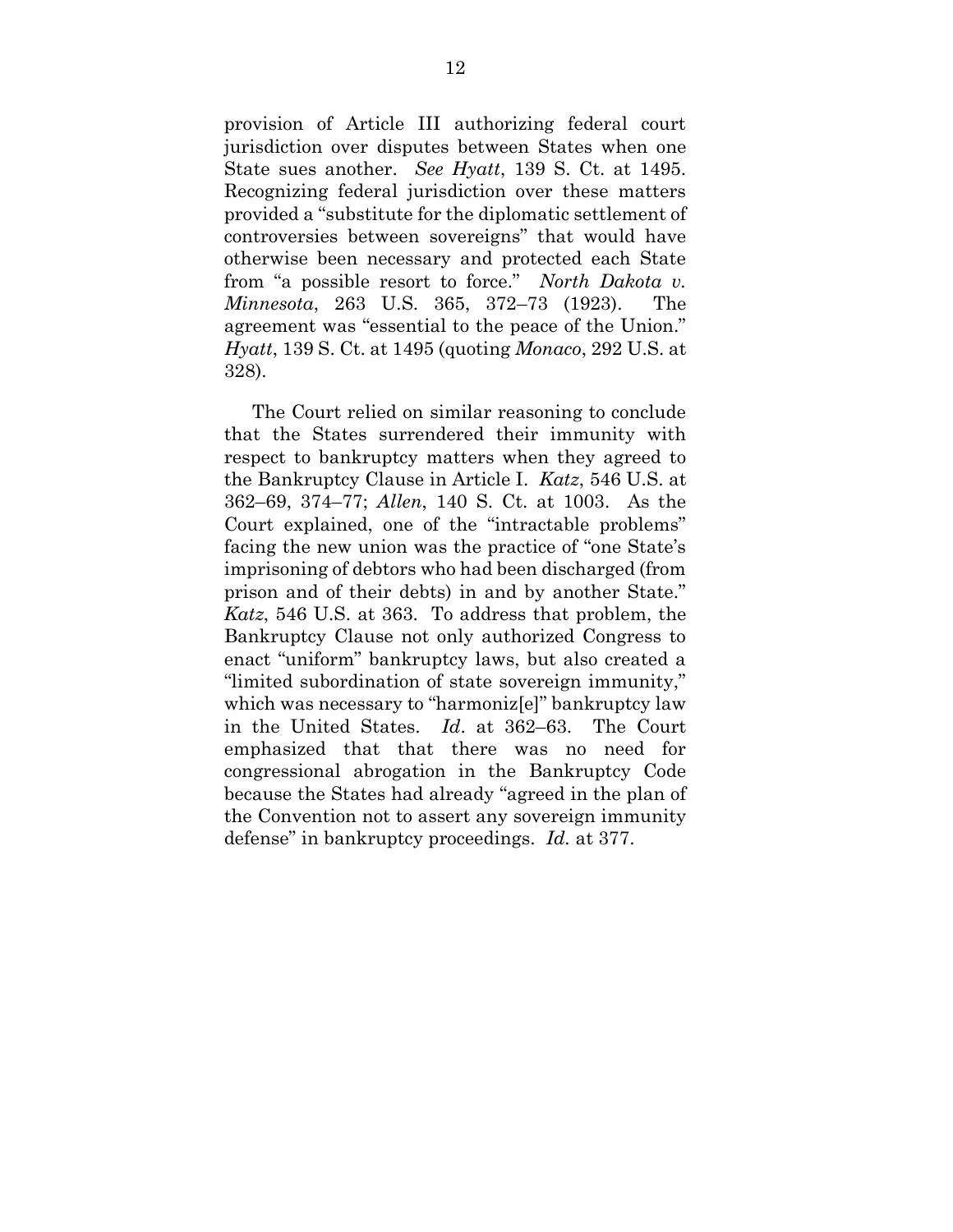Just last Term, this Court again relied on plan-ofthe-Convention reasoning to hold that, by ratifying the Constitution, the States relinquished their sovereign immunity with respect to the exercise of the federal eminent domain power. *PennEast*, 141 S. Ct. at 2251–52. Although the Constitution does not expressly confer on the federal government the power of eminent domain, the Court explained that eminent domain is a traditional government power that the federal government had been understood to hold since its inception. *Id.* at 2254–55. Because that power extends to federal taking of state property, the Court concluded that it would hamstring the federal government's ability to exercise its eminent domain power if the States retained sovereign immunity in that area. *Id.* at 2260–61 ("An eminent domain power that is incapable of being exercised amounts to no eminent domain power at all. And that is contrary to the plan of the Convention . . . ."); *see also Cherokee Nation v. S. Kan. Ry. Co.*, 135 U.S. 641, 656 (1890) ("If it is necessary that the United States government should have an eminent domain still higher than that of the State in order that it may fully carry out the objects and purposes of the Constitution, then it has it."). Accordingly, the Court held that it was understood that the "States' eminent domain power would yield to that of the Federal Government." *PennEast*, 141 S. Ct. at 2259.

<span id="page-18-0"></span>Of course, not every delegation of power to the federal government implies an abrogation of the States' immunity from suit. To the contrary, this Court has held that, as a general matter, States retain immunity with respect to most areas in which Congress may legislate under Article I. *Seminole*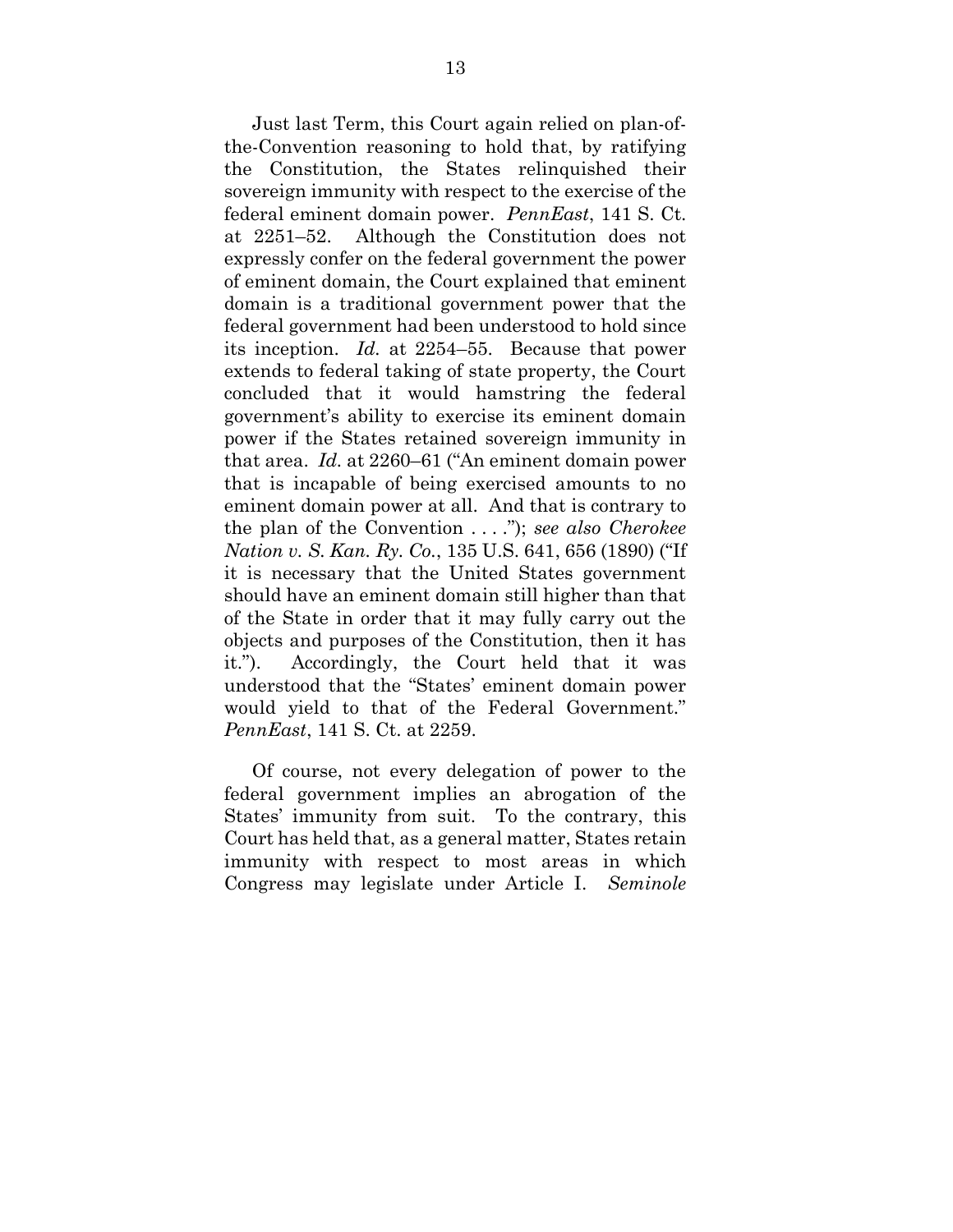*Tribe*, 517 U.S. at 73 ("Article I cannot be used to circumvent the constitutional limitations placed upon federal jurisdiction."). Thus, for example, this Court has held that the Commerce Clauses do not strip States of sovereign immunity, nor do they authorize Congress to abrogate state sovereign immunity through federal legislation. *Id.* at 66; *Alden*, 527 U.S. at 712. The same is true of the Intellectual Property Clause. *Allen*, 140 S. Ct. at 1007.

As these cases suggest, constitutional abrogation of state sovereign immunity is the exception, not the rule. It extends only to those constitutional powers where recognizing state sovereign immunity would be "contradictory and repugnant" to the existence of the power in the first instance. THE FEDERALIST NO. 32, at 198 (Alexander Hamilton) (Clinton Rossiter ed., 1961). It is limited to those powers that are "on a different plane" than the typical federal powers, *Allen*, 140 S. Ct. at 1003, because of the significant federal interests they implicate.

Thus, under long-established principles articulated by this Court, whether a particular clause strips States of immunity depends on whether history, practice, precedent, and structure of the Constitution establish that States "were required to surrender [their immunity] to Congress pursuant to the constitutional design." *See Alden*, 527 U.S. at 731, 741. Where States traditionally did not have immunity in a particular area, or where maintaining state immunity would threaten the stability of the Union or undermine the ability of the federal government to exercise its powers, this Court has held that a State does not enjoy sovereign immunity. *See,*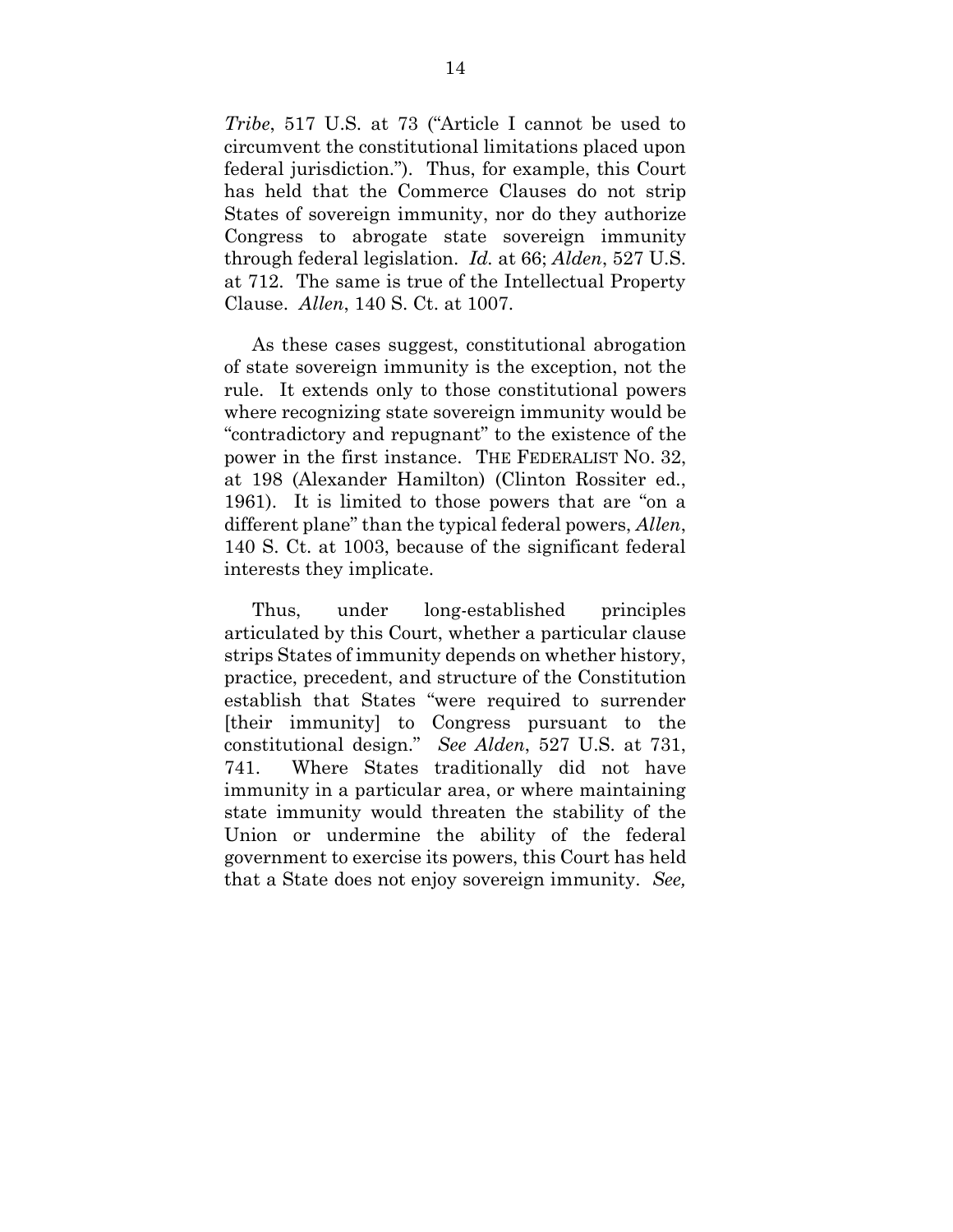*e.g.*, *United States v. Texas*, 143 U.S. at 644–45; *North Dakota v. Minnesota*, 263 U.S. at 372–73; *Katz*, 546 U.S. at 362; *PennEast*, 141 S. Ct. at 2259.

#### **B. States have no sovereignty in military matters.**

## **1. History shows the States relinquished sovereignty in military matters.**

<span id="page-20-1"></span>a. It has long been understood that war and military matters are core features of sovereignty essential to the preservation of any nation. *See, e.g.*, SAMUEL VON PUFENDORF, OF THE LAW OF NATURE AND NATIONS, bk. VII, ch. IX, at 11 (Basil Kennet trans., 3d ed. 1717) (1672) ("[I]t was found necessary to the Preservation of Civil Government, that the Sovereign should have some Power over the Lives of his Subjects, and that for these two ends. First, to guard the Common-wealth from Evils and Dangers . . . By the first, The Sovereign hath Power to hazard the Lives of his Subjects in Defence of the Common-wealth, and to assert the Rights that belong to it . . . .").

<span id="page-20-0"></span>As one eighteenth century commentator put it, "the sovereign power alone is possessed of authority to make war." EMERICH DE VATTEL, THE LAW OF NATIONS: OR, PRINCIPLES OF THE LAW OF NATURE APPLIED TO THE CONDUCT AND AFFAIRS OF NATIONS AND SOVEREIGNS, bk. III, ch. I, at 292 (G.G. & J. Robinson, Paternoster Row 1797) (1758); *see also id.* at bk. I, ch. XIV, at 87 ("One of the ends of political society is to defend itself with its combined strength against all external insult or violence. If society is not in a condition to repulse an aggressor, it is very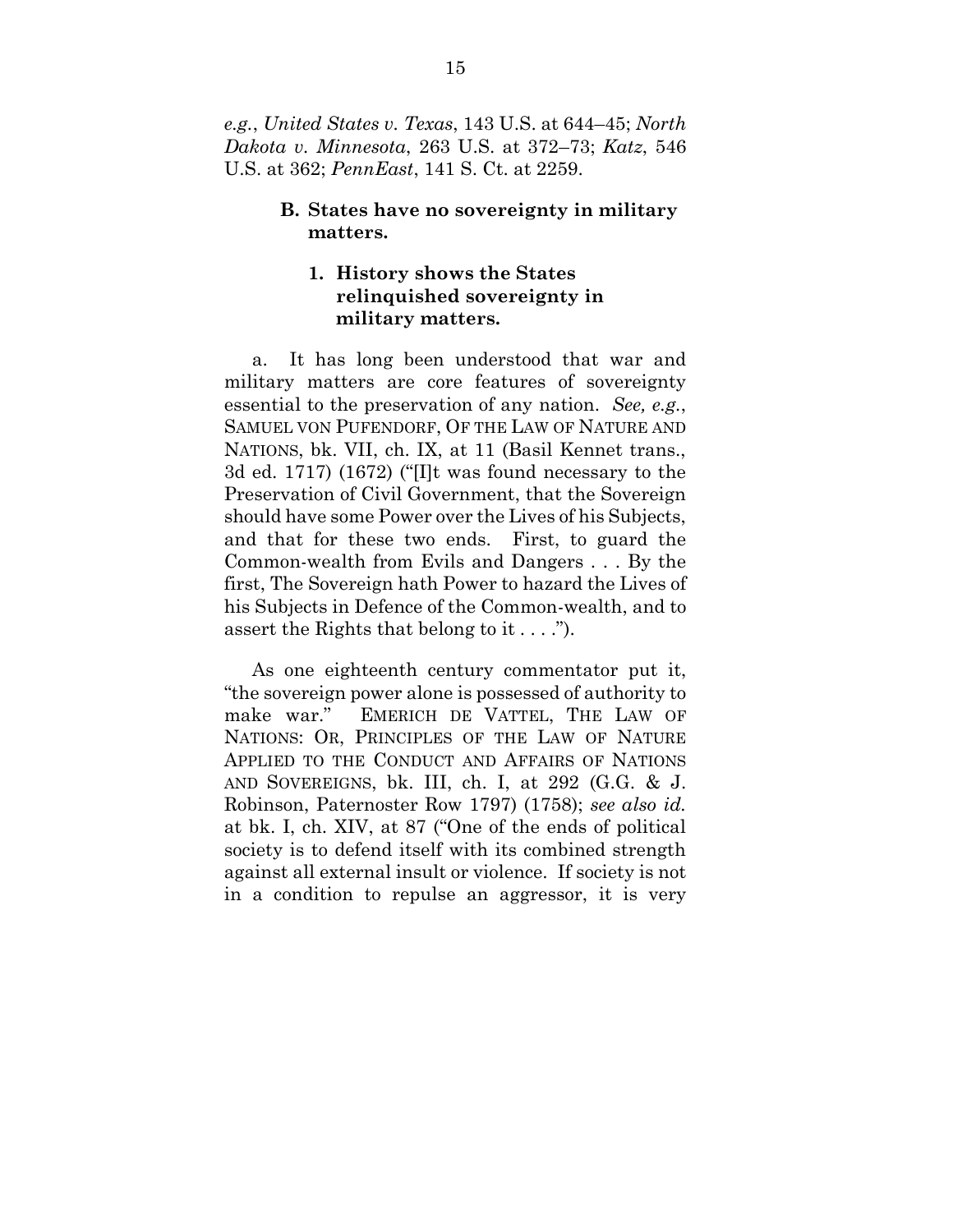imperfect . . . . The nation ought to put itself in such as state as to be able to repel and humble an unjust enemy  $\dots$ ").

In short, the power to make war was an essential feature of sovereignty that only the sovereign could exercise. This theory formed the historical backdrop when the United States was established. Under this view, the power to make war rests solely in the United States as sovereign. By contrast, because they are subordinate to the United States, the States could not hold independent power to make war.

b. The Articles of Confederation, which formed the United States, confirm this understanding. The States' strongest claim to sovereignty in war matters was during the time immediately following the Revolutionary War, just as they had gained independence from England. *See, e.g.*, Hyatt, 139 S. Ct. at 1493 ("After independence, the States considered themselves fully sovereign nations. . . . "[T]hey were 'Free and Independent States' with 'full Power to levy War, conclude Peace, . . . and to do all other Acts and Things which Independent States may of right do.'" (quoting THE DECLARATION OF INDEPENDENCE para. 4 (U.S. 1776))).

Instead of providing the States' with unrestricted, sovereign war powers, the Articles of Confederation vested war powers directly in the federal government. They gave Congress "the sole and exclusive right and power of determining on peace and war." ARTICLES OF CONFEDERATION OF 1777, art. IX. The Articles explicitly restricted the States' conduct in war and military matters and declared that "No vessels of war shall be kept up in time of peace, by any state," and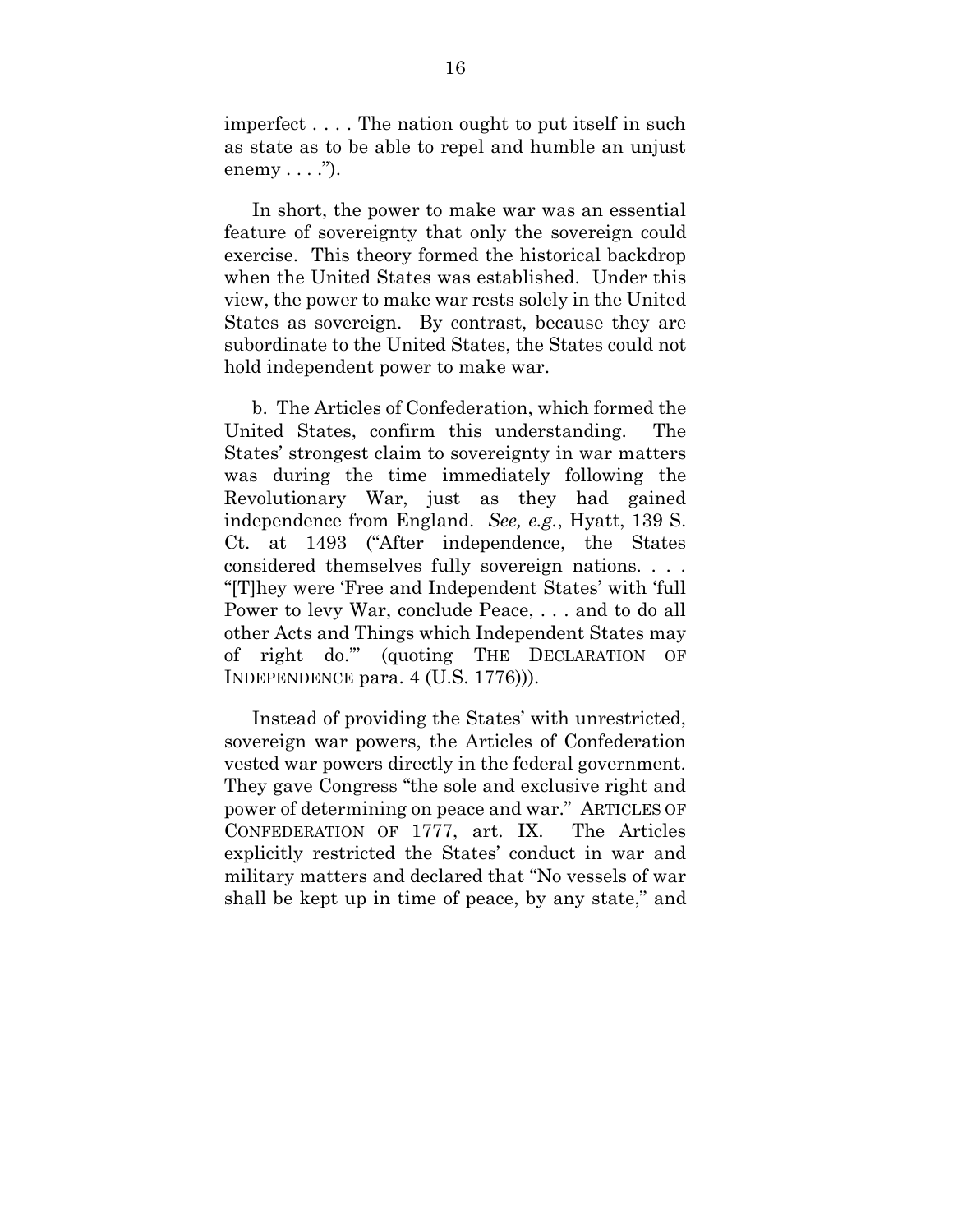"No State shall engage in any war without the consent of the United States in Congress." *Id.* art. VI.

And while States were required to "keep up a well regulated and disciplined militia," that militia was largely for the benefit of the nation as a whole. The Articles generally prohibited the States from engaging in war "without the consent of the United States in Congress assembled." *Id.* Only in the event of an invasion or imminent threat were the States empowered to protect themselves. *Id.* art. IX. Apart from these few enumerated exceptions allowing States to act pursuant to an emergency or congressional consent, war powers belonged exclusively to the federal government.

<span id="page-22-0"></span>By ratifying the Articles of Confederation, the States thus relinquished any sovereignty they previously held in war-related matters. *See United States v. Curtiss-Wright Export Corp.*, 299 U.S. 304, 317 (1936) ("The states were not 'sovereigns' in the sense contended for by some. They did not possess the peculiar features of sovereignty,—they could not make war, nor peace, nor alliances, nor treaties." (quoting 5 ELLIOT'S DEBATES, *supra*, at 212 (Rufus King))). The concentration of war powers in the federal government under the Articles is striking especially considering the federal government's weakness in virtually every other area. *See* Jeffrey M. Hirsch, *War Powers Abrogation*, 89 GEO. WASH. L. REV 593, 619 (2021).

<span id="page-22-1"></span>The States' complete surrender of their sovereign war powers under the Articles of Confederation shows that even before adoption of the Constitution, the States had no sovereign immunity in war-related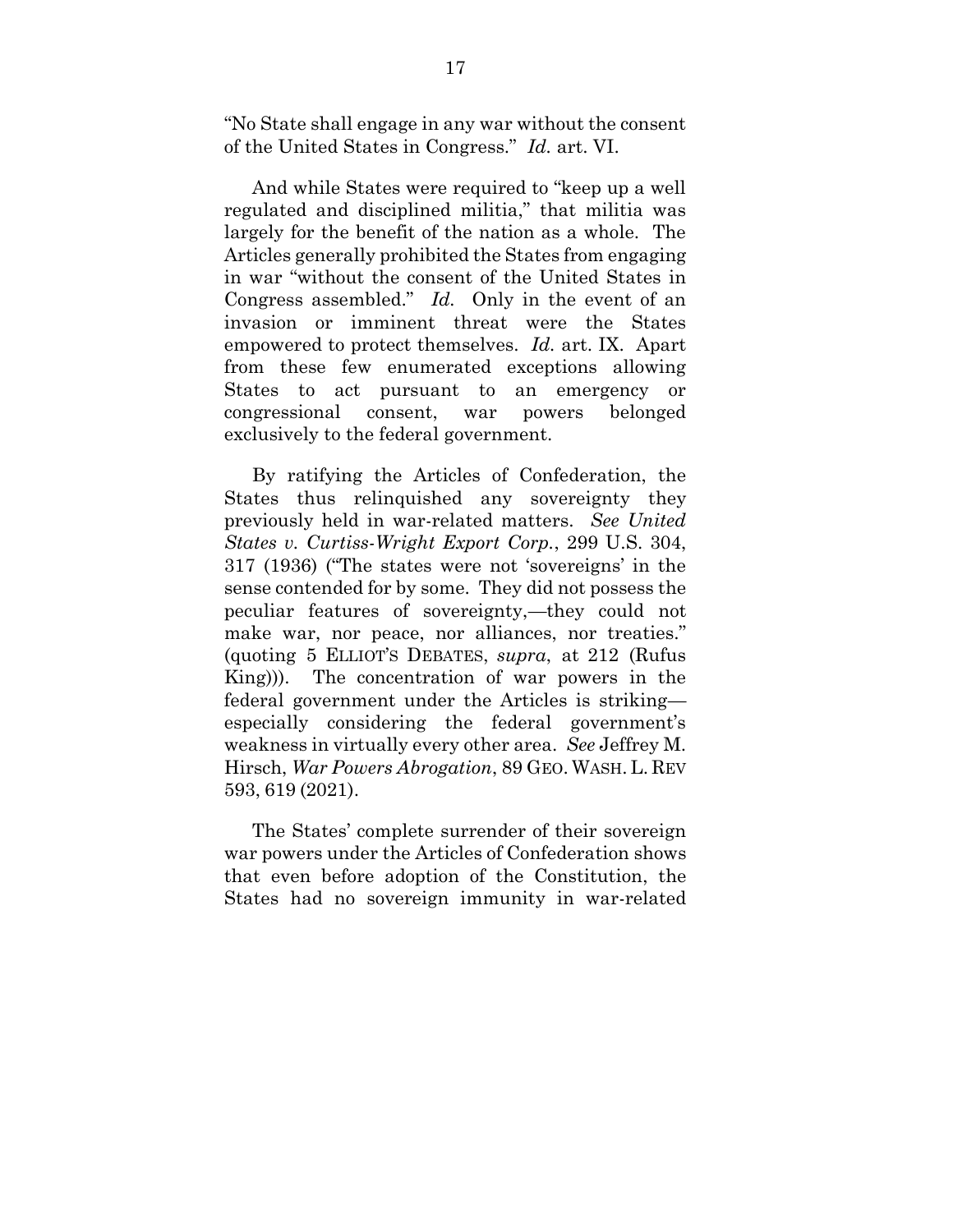<span id="page-23-0"></span>matters. *See, e.g.*, Charles Lofgren, *War Powers, Treaties, and the Constitution*, *in* THE FRAMING AND RATIFICATION OF THE CONSTITUTION 242, 242 (Leonard W. Levy & Dennis J. Mahoney eds., 1987) (observing that the Articles "granted Congress a near monopoly of overtly war-related and foreign relations powers").

c. The Constitution continued to vest war power solely in the United States. In that regard, even early drafts of the Constitution at the Convention divested the States of sovereignty in matters of war and included explicit restrictions on their powers. *See* 1 ELLIOT'S DEBATES, *supra*, at 226, 228, 229. The concentration of war powers in the federal government, and accompanying restrictions on States, were expanded in successive drafts. *See id.* at 254 (altering a provision in the initial drafts that allowed States to appoint officers and train militias to restrict that power by requiring it to be exercised "according to the discipline prescribed by Congress").

Article I, Section 8 empowers Congress to "provide for the common Defence"; "define and punish Piracies and Felonies committed on the high Seas, and Offences against the Law of Nations"; "declare War, grant Letters of Marque and Reprisal, and make Rules concerning Captures on Land and Water"; "raise and support Armies"; "provide and maintain a Navy"; "make Rules for the Government and Regulation of the land and naval Forces"; "provide for calling forth the Militia to execute the Laws of the Union, suppress Insurrections and repel Invasions"; and "provide for organizing, arming, and disciplining, the Militia, and for governing such Part of them as may be employed in the Service of the United States."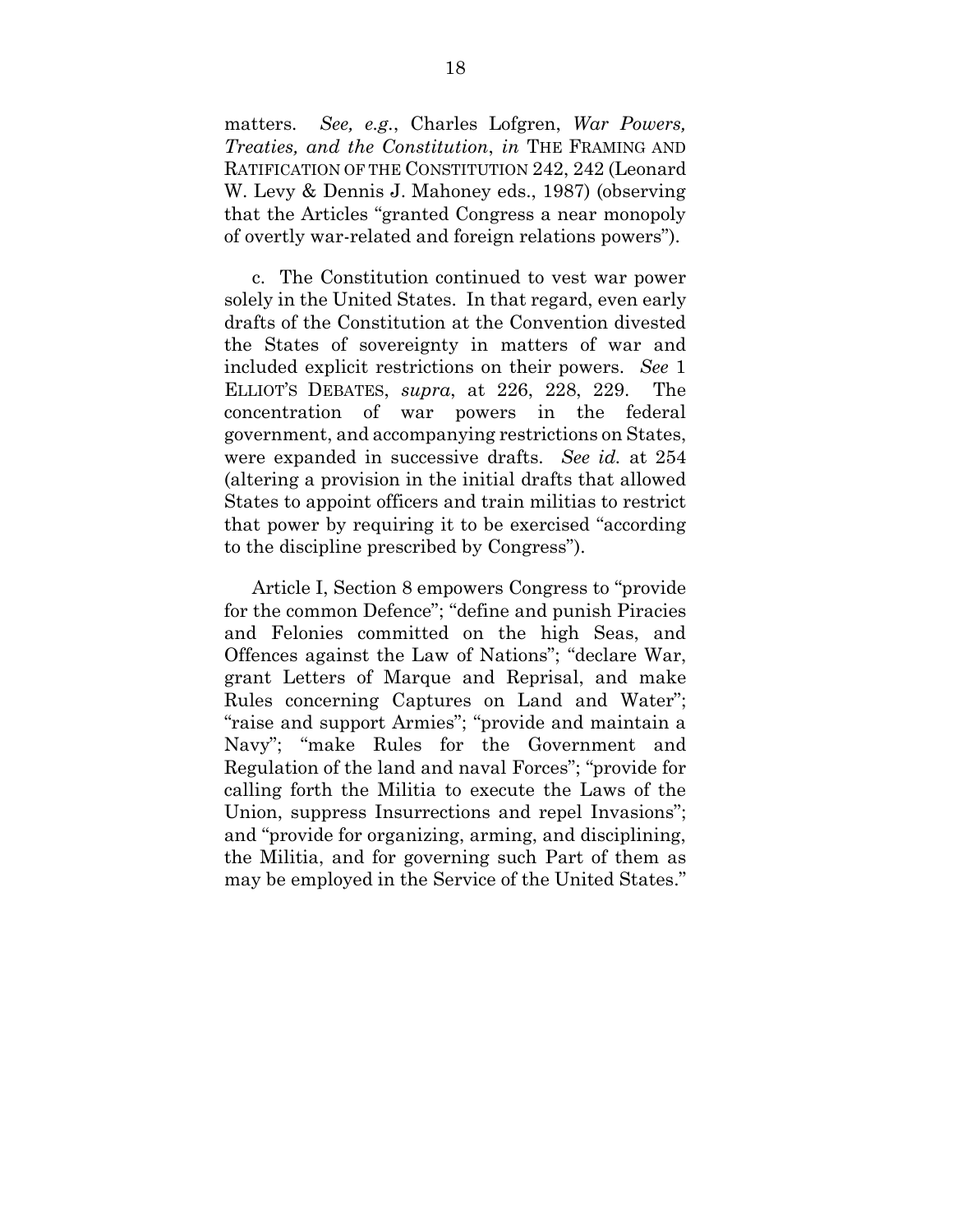U.S. CONST. art. I, § 8. Article II, Section 2 makes the President "Commander in Chief of the Army and Navy of the United States, and of the Militia of the several States, when called into the actual Service of the United States . . . ." U.S. CONST. art. II, § 2.

These grants of war powers are unique in that they permeate multiple clauses and articles throughout the Constitution. The sheer number of those clauses shows both the breadth of the federal government's power and the Framers' goal to concentrate that power in the federal government.

To the same effect, the Constitution makes clear that these sweeping war-related powers granted to the federal government do not extend to the States. Indeed, the Constitution "reveals an explicit centralization of war powers in the federal government, as well as prohibitions against state war powers activity. In the limited instances in which states retain a role, their activity is exclusively under the control of the federal government." Hirsch, *supra*, at 626–27. For example, States are permitted to appoint officers and train militias, but only "according to the discipline prescribed by Congress." U.S. CONST. art. I, § 8, cl. 16. Congress holds the power to call up the States' militias "to execute the Laws of the Union, suppress Insurrections and repel Invasions." *Id.* art. I, § 8, cl. 15. And Article I, Section 10 expressly prohibits the States from keeping troops or ships during peacetime, granting letters of marque or reprisal, or engaging in war unless actually invaded or invasion is imminent. *Id.* art. I, § 10, cls. 1, 3.

<span id="page-24-0"></span>Article 1, Section 8 thus grants Congress a comprehensive, broad array of powers over military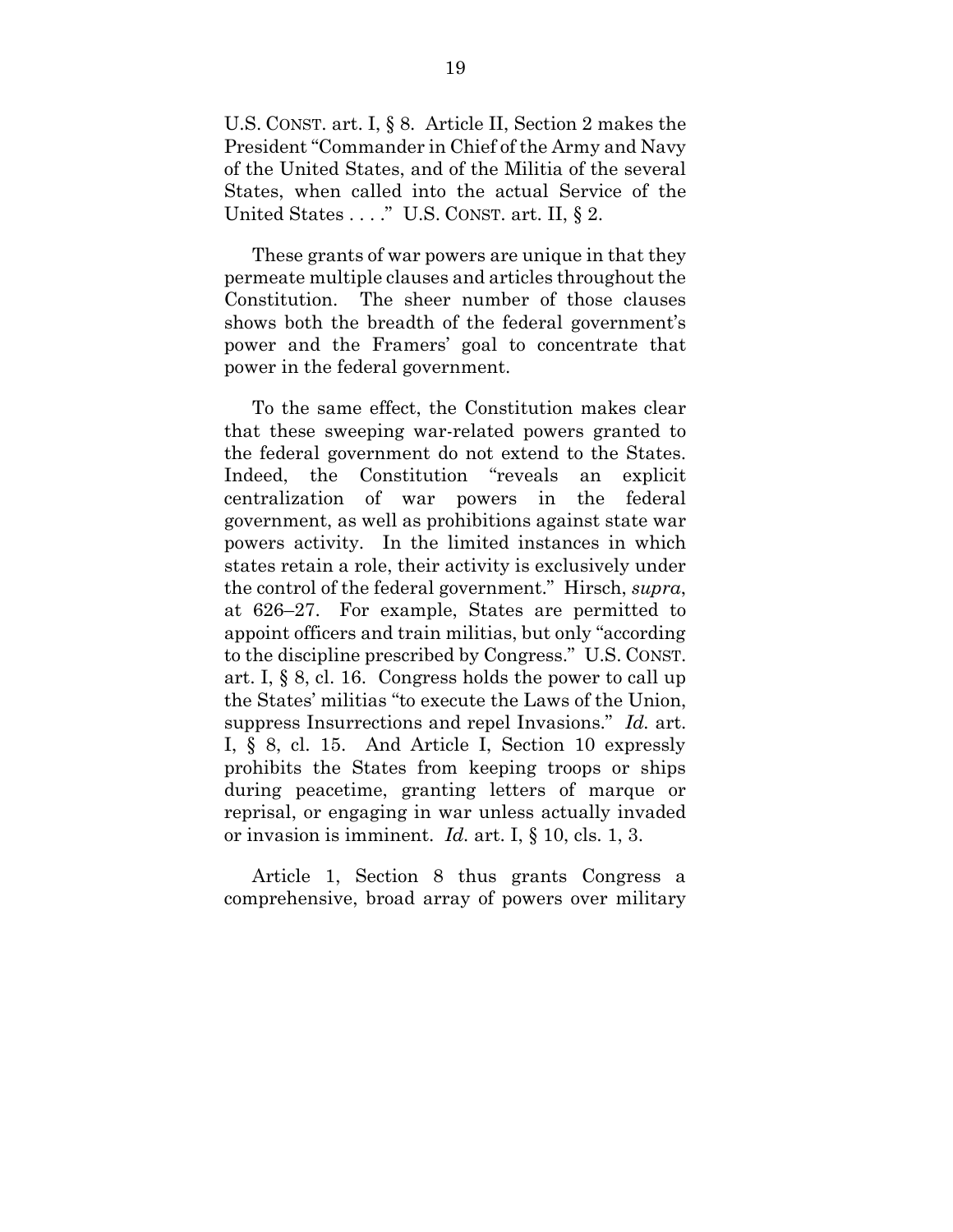matters, and Article II expands those powers further to the Executive. In contrast, the States are explicitly prohibited from acting independently in war-related matters. *See id.* art. I, § 10, cls. 1, 3. Even where the States are permitted some power, that power is subject to the ultimate control and direction of the federal government. *See id.* art. I, § 8, cls. 15–16.

<span id="page-25-0"></span>Constitutional provisions granting Congress war powers and withholding from the States those powers constitute an "alienation" of the States' sovereignty just as Hamilton described in *Federalist No. 32*. In addition to express grants of exclusive authority to the federal government, the War Powers Clauses in some provisions grant immense "authority to the Union" and in others "prohibit[] the States from exercising the like authority." THE FEDERALIST NO. 32, at 198 (Alexander Hamilton) (Clinton Rossiter ed., 1961). Further, in light of these provisions, recognizing in the States "a similar authority" as the federal authority over military matters would be "absolutely and totally *contradictory* and *repugnant*." *Id.*

As the several clauses restricting the States' power over military matters confirm, permitting States to make decisions relating to war would interfere with the federal war powers. Accordingly, just as the States surrendered their immunity in suits by the United States or other States by agreeing to Article III, it is "inherent in the constitutional plan" that States do not retain sovereign immunity with respect to war and military matters. *Hyatt*, 139 S. Ct. at 1495 (quoting *Monaco*, 292 U.S. at 329). And like the bankruptcy power, the consolidation of war powers in the federal government supports the "pressing goal" of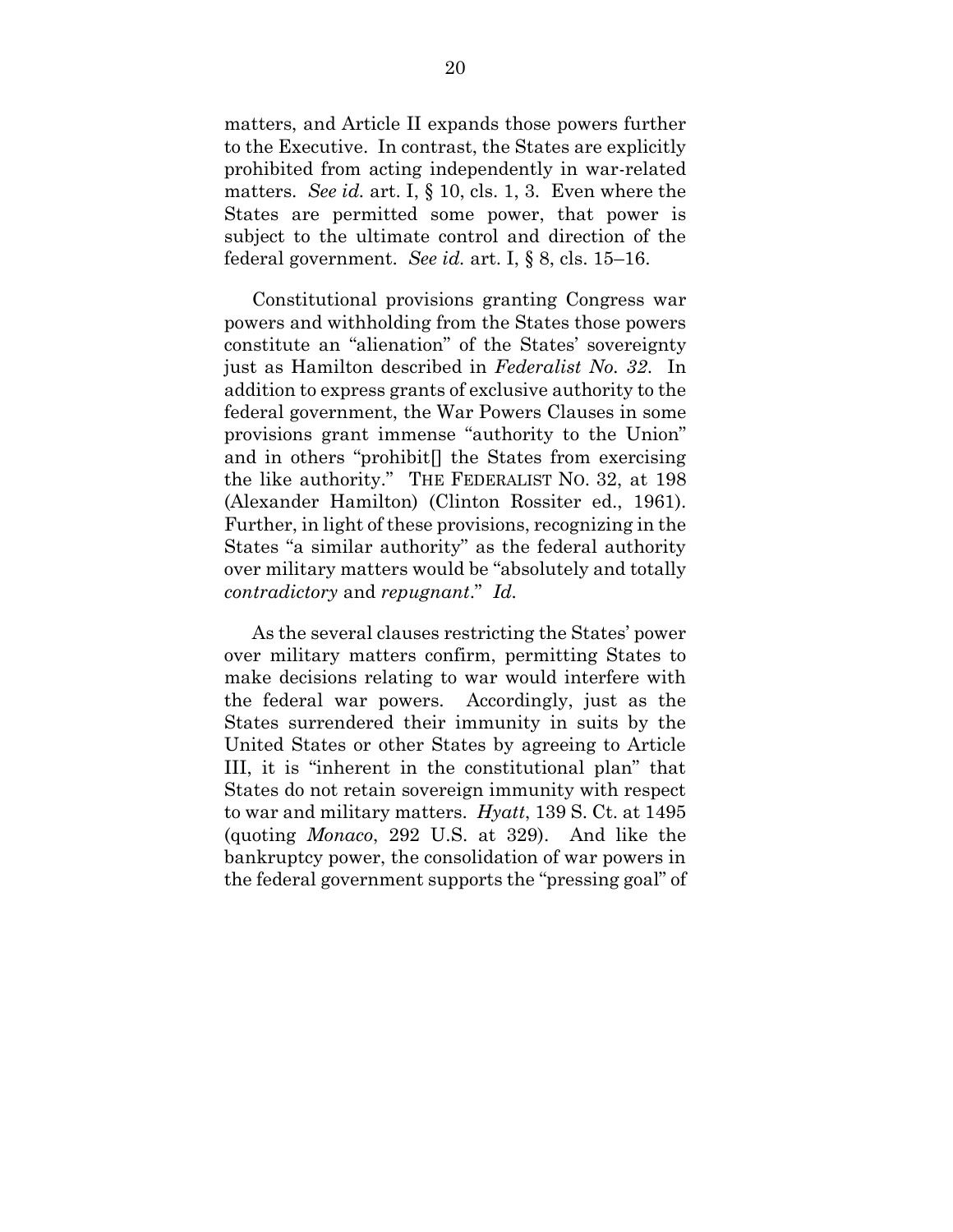"harmonizing" military action across the States. *See Katz*, 546 U.S. at 362.

d. The Framers had good reason for the Constitution to reaffirm the Articles of Confederation on this point: they recognized that leaving the States with authority over war-related matters would directly interfere with the federal government's war powers and imperil the nation. *See, e.g.*, 1 ELLIOT'S DEBATES, *supra*, at 423 (Alexander Hamilton) (advocating for the "sole direction of all military operations" to be placed in the hands of the federal government); THE FEDERALIST NO. 23, at 153 (Alexander Hamilton) (Clinton Rossiter ed., 1961) ("These [war] powers ought to exist without limitation, because *it is impossible to foresee or define the extent and variety of national exigencies, and the correspondent extent and variety of the means which may be necessary to satisfy them*." (emphasis in original)); *see also* Letter from James Madison to Thomas Jefferson (Apr. 2, 1798), *in* 30 THE PAPERS OF THOMAS JEFFERSON 238, 239 (Barbara B. Oberg ed., 2003) ("The constitution supposes, what the History of all Govts. demonstrates, that the Ex. is the branch of power most interested in war, & most prone to it. It has accordingly with studied care, vested the question of war in the Legisl.").

<span id="page-26-0"></span>Granting the federal government exclusive war powers prevented the States from warring against the national government or other States and from undermining the federal government's relationships with other countries. *See, e.g.*, THE FEDERALIST NO. 3, at 43 (John Jay) (Clinton Rossiter ed., 1961) (explaining causes of war that are more easily avoided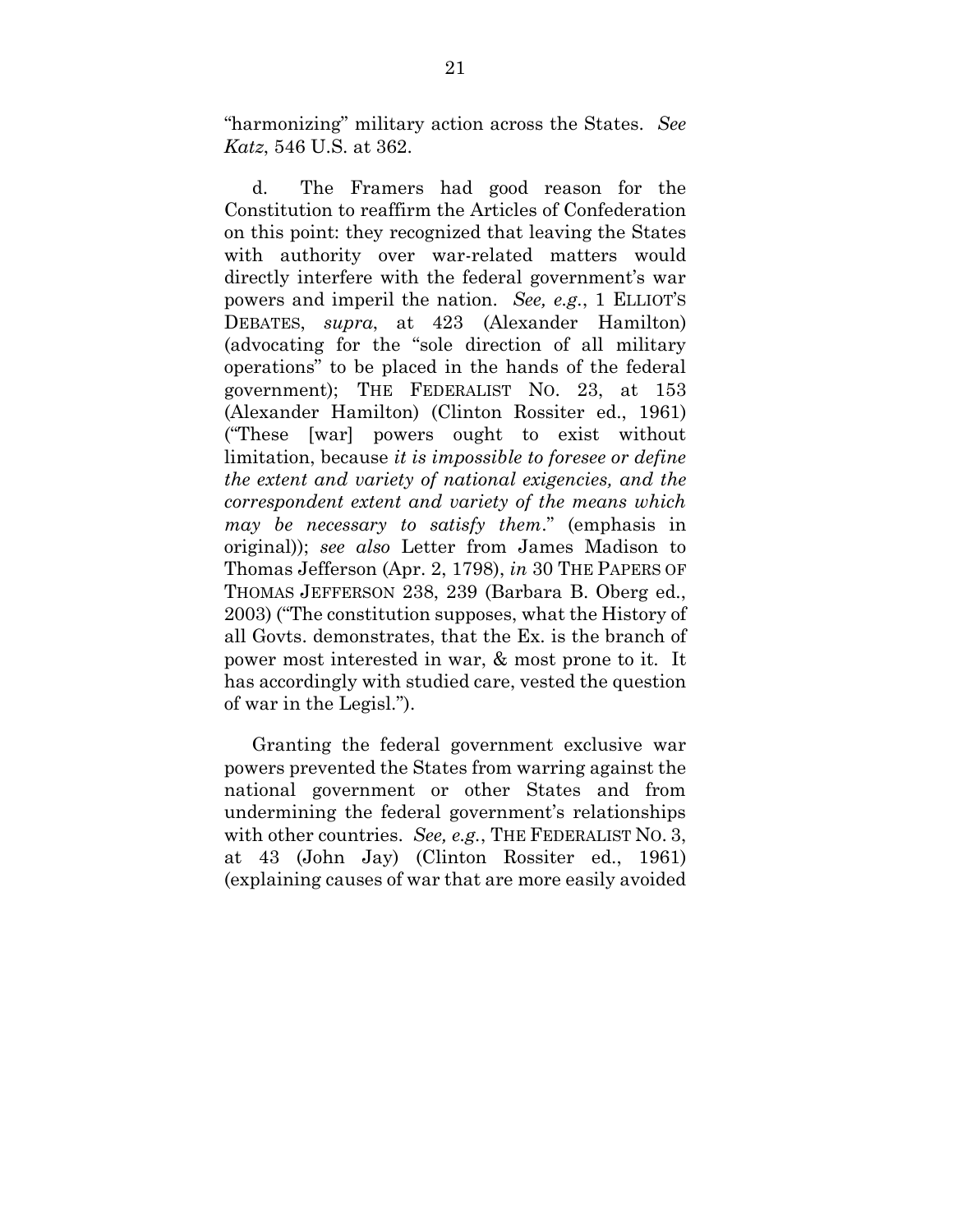"by one national government than it could be either by thirteen separate States, or by three or four distinct confederacies"); 1 ELLIOT'S DEBATES, *supra*, at 502 (John Jay) (warning that if the federal government's war powers were not centralized under the Constitution, among the States "would arise mutual restrictions and fears, mutual garrisons and standing armies, and all those dreadful evils which for so many ages plagued England, Scotland, Wales, and Ireland"); THE FEDERALIST NO. 6, at 53–54 (Alexander Hamilton) (Clinton Rossiter ed., 1961) (stating that "dissensions between the States" could lead to "a state of disunion").

<span id="page-27-0"></span>Similarly, concentrating war powers with the federal government prevented the inefficient expenditure of resources in wars that do not serve the nation's interests as a whole because it reduced the risks of States entering into such conflicts. *See, e.g.*, 1 ELLIOT'S DEBATES, *supra*, at 424 (Alexander Hamilton) (noting how Georgia "made war with the Indians" and "concluded treaties" in violation of the Articles of Confederation as evidence why the States should not be able to engage in war powers); THE FEDERALIST NO. 3, at 44–45 (John Jay) (Clinton Rossiter ed., 1961) (explaining that States may "excite war with [bordering] nations" and "nothing can so effectually obviate that danger as a national government, whose wisdom and prudence will not be diminished by the passions which actuate the parties immediately interested").

Conferring military powers solely on the federal government also ensured that the United States would operate as a single body in war instead of as an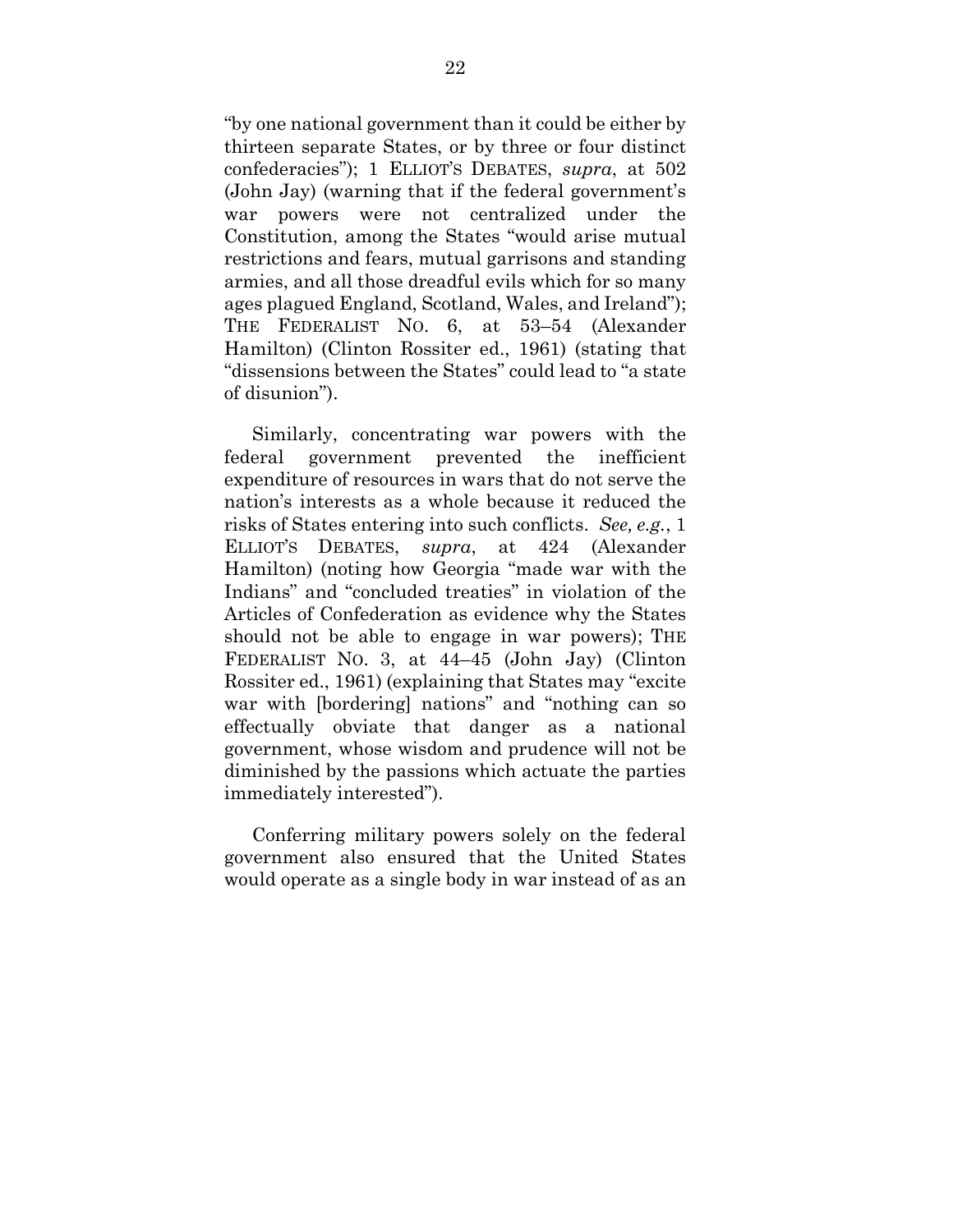alliance of confederates. The Framers repeatedly stressed the importance of avoiding the inefficiencies inherent in a confederacy of States with different interests when securing the safety of the nation. *See, e.g.*, THE FEDERALIST NO. 23, at 153–54 (Alexander Hamilton) (Clinton Rossiter ed., 1961) ("The circumstances that endanger the safety of nations are infinite, and for this reason, no constitutional shackles can wisely be imposed on the power to which the care of it is committed . . . . [T]here can be no limitation of that authority . . . in any matter essential to the *formation, direction,* or *support* of the NATIONAL FORCES." (emphasis in original); THE FEDERALIST NO. 41, at 258 (James Madison) (Clinton Rossiter ed., 1961) ("America united, with a handful of troops, or without a single solider, exhibits a more forbidding posture to foreign ambition than America disunited, with a hundred thousand veterans ready for combat."). The Framers, including during the state ratification debates, often commented on the shortcomings and weaknesses of foreign confederations to further underscore the need for consolidated federal war powers under the Constitution. 1 ELLIOT'S DEBATES, *supra*, at 419 (Alexander Hamilton); *id.* at 424 (James Madison); 2 ELLIOT'S DEBATES, *supra*, at 214 (Robert Livingston); *id.* at 187–88 (Oliver Ellsworth).

The debates at the Constitutional Convention reinforce the conclusion that the States would have no meaningful role in war and military-related matters. Hamilton advocated that the "sole direction of all military operations" be placed in the hands of the federal government. 1 ELLIOT'S DEBATES, *supra*, at 423. In Hamilton's view, it was the exclusive object of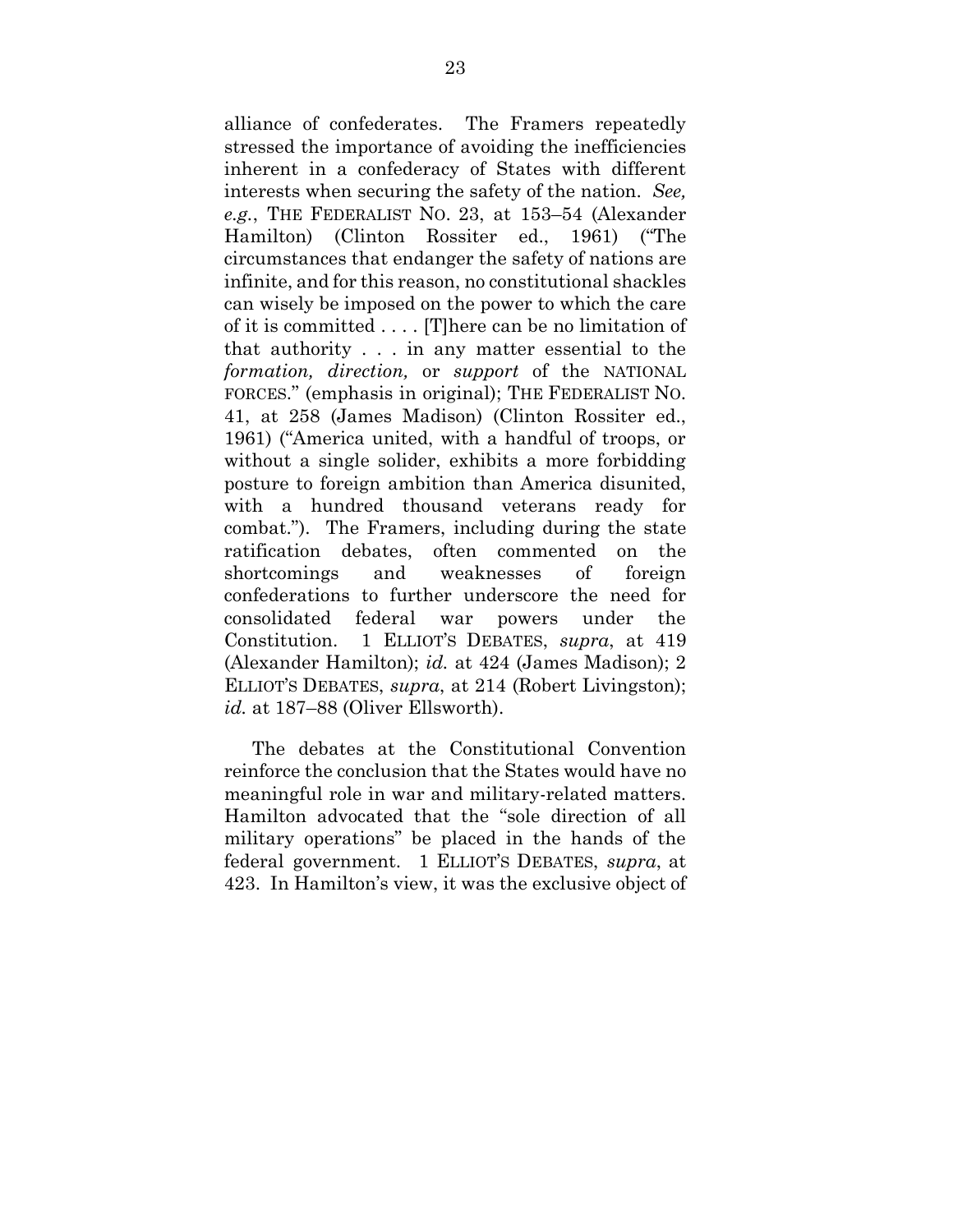the federal government to provide protection against foreign invasion; maintain military bodies; and procure alliances and treaties with foreign nations. 2 ELLIOT'S DEBATES, *supra*, at 350. In contrast, the objects of the state governments were "merely civil and domestic." *Id.*; *cf. Curtiss-Wright*, 299 U.S. at 316 (noting that the States possessed sovereign powers over "internal affairs" but not "international powers").

<span id="page-29-0"></span>e. The States, when voting to ratify the Constitution, knowingly consented to the federal government's near-exclusive authority over war powers. This grant of authority was among the most thoroughly discussed issues during the state ratification debates, whose records "clearly demonstrate that the states were well aware that ratification of the Constitution meant that they had little role in military affairs, and what authority they did have was entirely under the control of the federal government." Hirsch, *supra*, at 631.

In the New York ratification debates, for example, Robert Livingston echoed Hamilton's sentiment about the need for the federal government alone to be the guarantor of the nation's security, explaining that the States were ill-suited to defend the nation and should not claim war powers from the government. *See* 2 ELLIOT'S DEBATES, *supra*, at 386 ("How is Congress to defend us without a sword?"); *see also id.* at 384 (asking in a sarcastic manner, "Have the state governments the power of war and peace, of raising troops, and making treaties?" then noting that States only have limited power to regulate militias). James Wilson also expressed this opinion in the Pennsylvania debates, commenting that a federal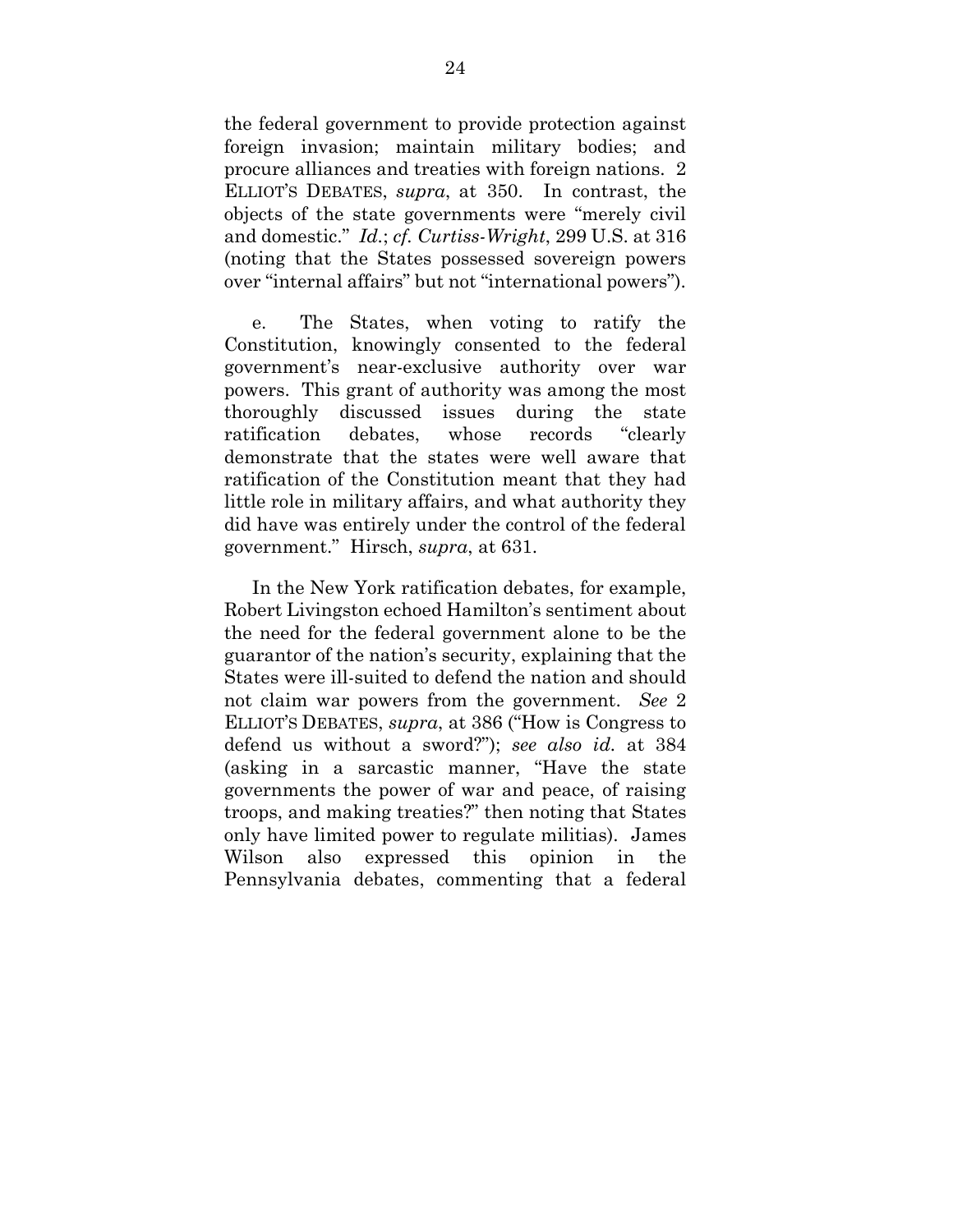government "without the power of defence" would be a "solecism." *Id.* at 520; *see also* 1 ELLIOT'S DEBATES, *supra*, at 427 (James Wilson) ("The power of war, peace, alliances, and trade, are declared to be vested in Congress.").

The positions advocated by those opposing ratification confirm the broad scope of the federal government's war powers. In that regard, in the New York ratification debates, John Williams criticized the Constitution for granting "indefinite" powers that would allow Congress, in the name of the common defense, to "essentially destroy[]" state governments "without any check or impediment." 2 ELLIOT'S DEBATES, *supra*, at 338; *see also id.* (arguing that the power over the militia is "wrested from [the States'] hands by [the] Constitution, and bestowed upon the general government").

<span id="page-30-0"></span>Likewise, Patrick Henry lamented that the Constitution places the militia "into the hands of Congress" and argued that the States were powerless to protect themselves if Congress failed to discipline or arm the militia, because that power is "exclusively given to Congress." 3 ELLIOT'S DEBATES, *supra*, at 48– 52; *see also* THE ADDRESS AND REASONS OF DISSENT OF THE MINORITY OF THE CONVENTION OF PENNSYLVANIA TO THEIR CONSTITUENTS (Dec. 18, 1787), *reprinted in*  THE ESSENTIAL FEDERALIST AND ANTI-FEDERALIST PAPERS 12 (David Wootton ed., 2003) ("The powers of Congress under the new constitution, are complete and unlimited over the *purse* and the *sword*, and are perfectly independent of, and supreme over, the state governments, whose intervention in these great points is entirely destroyed.").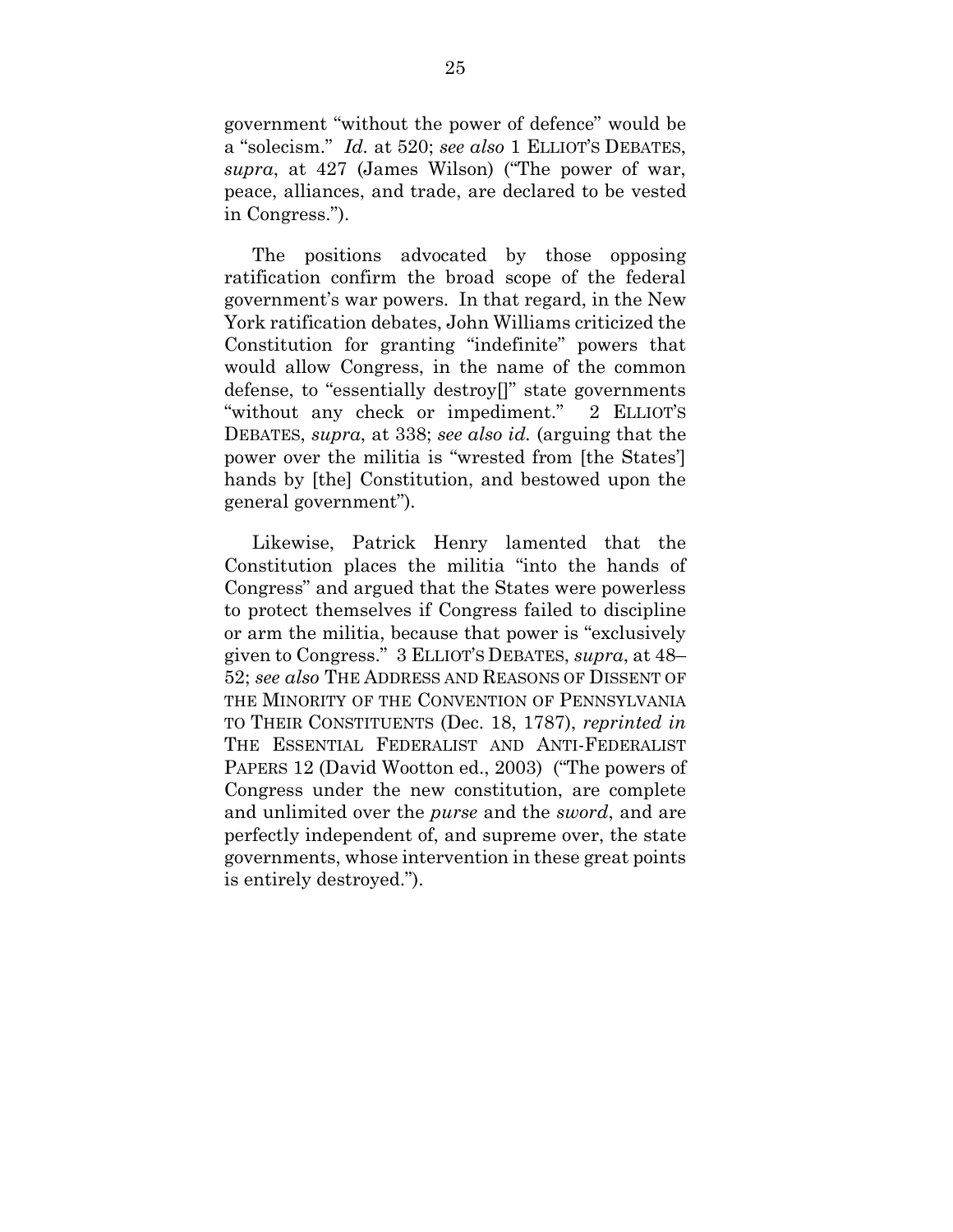In sum, our history shows that the Framers sought to ensure a unitary source of authority on all matters concerning war and the military. There was broad agreement that the States lacked war powers under the Constitution and that all war powers were instead vested solely in the federal government. *See* Hirsch, *supra*, at 665 ("[T]he history of the War Powers Clauses reveals that one of the central goals of the plan of the Convention was for the nation's war powers to lie with a centralized federal government."). The States, therefore, ceded any residual sovereignty they possessed with respect to war and military matters when they ratified the Constitution.

## <span id="page-31-0"></span>**2. Precedent and practice show the States relinquished sovereignty in military matters.**

Although this Court has never squarely decided the issue, its decisions support the conclusion that States have no sovereign immunity in matters related to war. In *Chisholm v. Georgia*, for example, Justice Cushing explained that "the power of declaring war, making peace, raising and supporting armies for public defence . . . are lodged in Congress; and *are a most essential abridgement of State sovereignty*." 2 U.S. 419, 468 (1793) (emphasis added). Justice Cushing found it a "self-evident proposition" that the federal war powers necessarily entailed "a curtailing of the power and prerogatives of States." *Id.*  Similarly, Chief Justice Jay observed that "making war and peace" was one of the "prerogatives . . . transferred to the national Government." *Id.* at 471.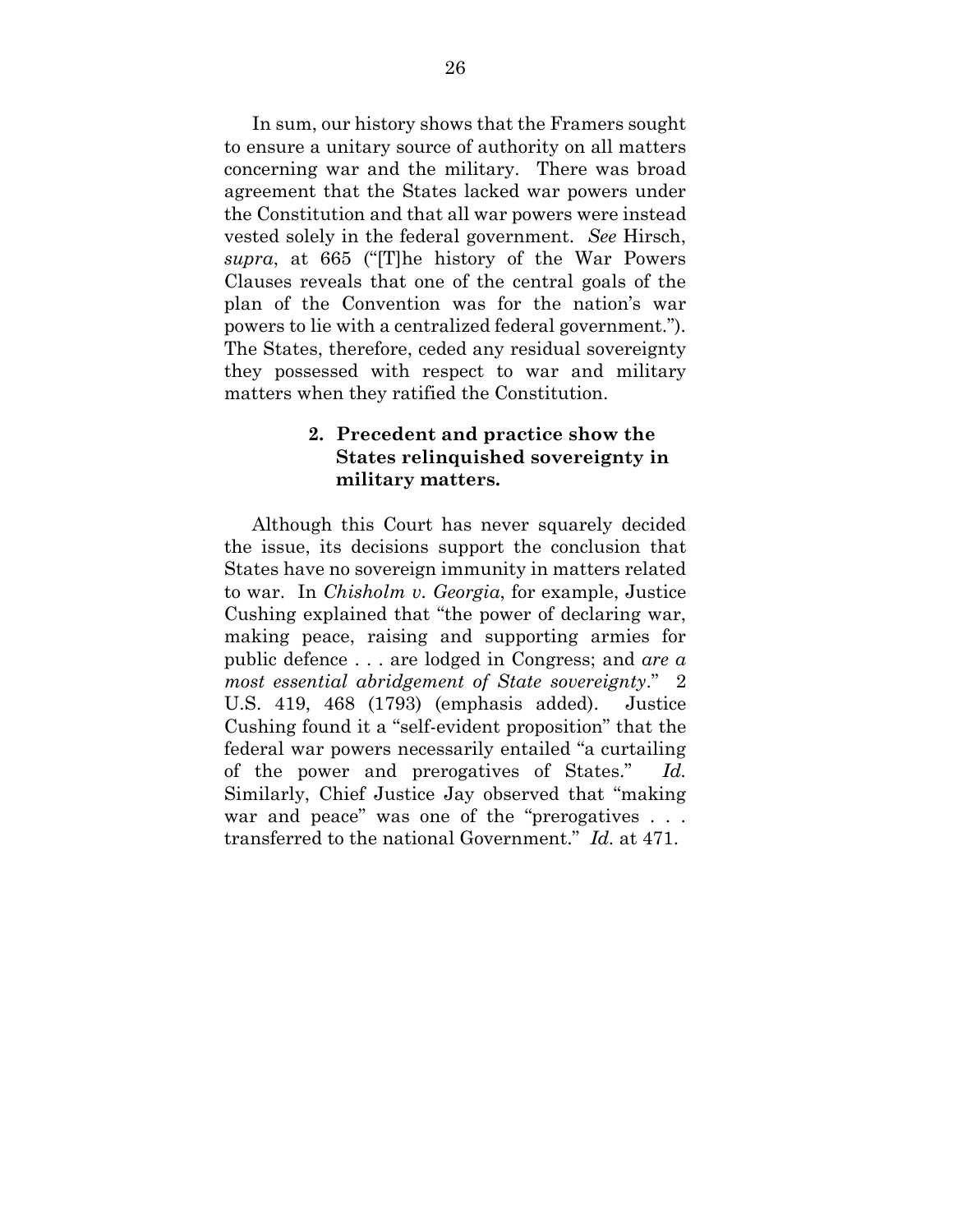<span id="page-32-1"></span><span id="page-32-0"></span>This Court recognized a similar point in *Tarble's Case* in holding that state courts lack the power to issue writs of habeas corpus to discharge individuals held by the United States military. 80 U.S. 397, 412 (1871). Recognizing the federal government's "plenary and exclusive" control over matters of war, this Court proclaimed that allowing state officials to interfere with that power would "greatly impair[] the efficiency, if it did not utterly destroy," the military. *Id.* at 408; *see also Ableman v. Booth*, 62 U.S. 506, 516 (1858) (making clear that the state and federal governments operate in independent spheres of sovereignty, and "the sphere of action appropriated to the United States is as far beyond the reach of the judicial process issued by a State judge"); Pet'r's Br. at 6–9, 10, 31–37 (providing historical examples of the federal government's reliance on war powers).

More recently, the Court directly addressed the federal government's war powers over States in *Perpich v. Department of Defense*, 496 U.S. 334 (1990). There, the Court held that the President, acting pursuant to authority provided by Congress, can order state National Guard members into active federal military duty during peacetime, despite a governor's objection. *Id.* at 353–55. *Perpich* reaffirmed that the authority of States to establish their own militias remains subject to the control of the federal government. The Court explained the state militia power is a limited exception to the otherwise "exclusive control of the National Government" over matters of foreign policy and military affairs. *Id.* at 353. Similarly, in *Hyatt*, this Court further clarified that the Constitution "divests the States of the traditional diplomatic and military tools that foreign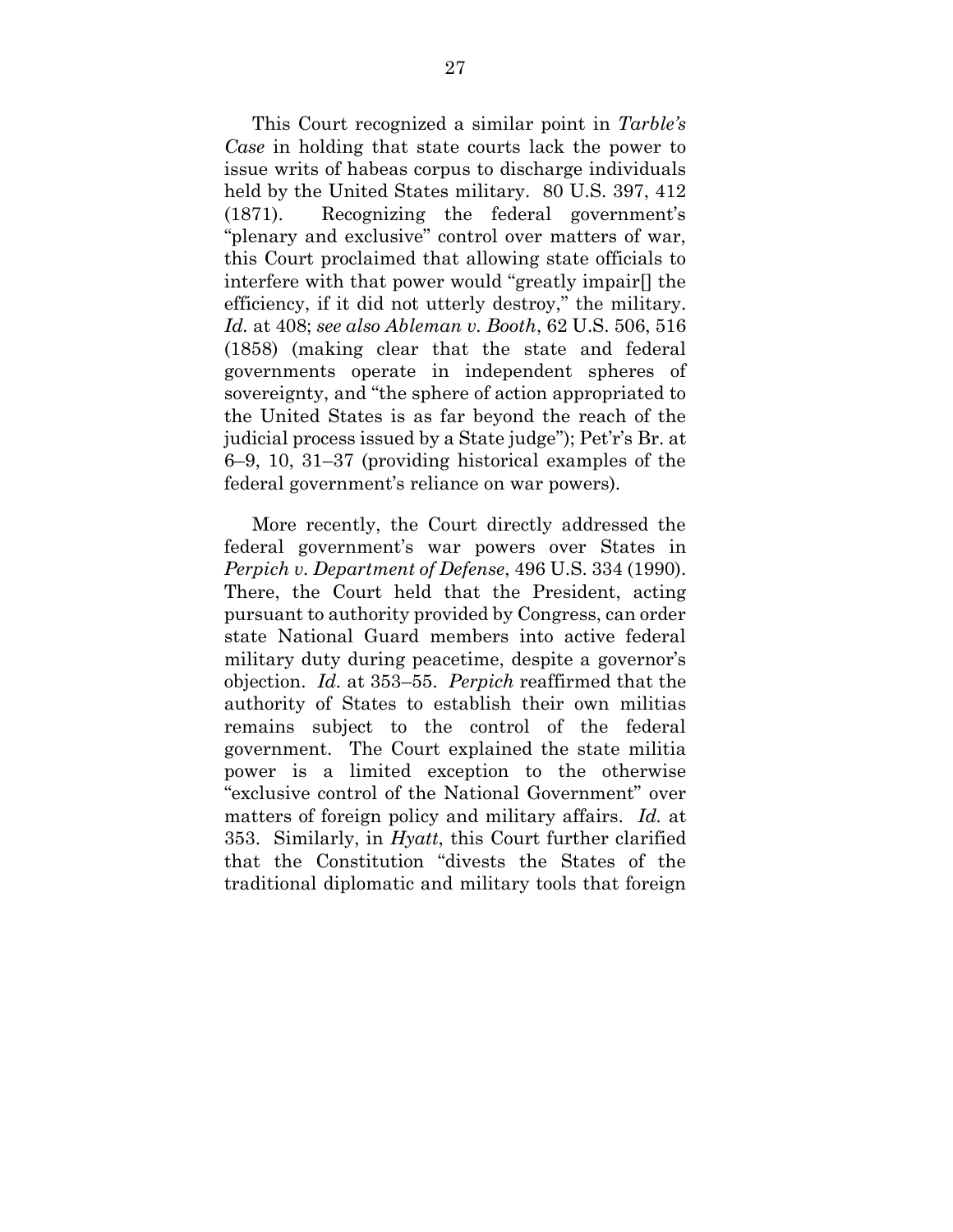sovereigns possess," including "the independent power . . . to wage war." 139 S. Ct. at 1497.

<span id="page-33-0"></span>In a similar vein, this Court has consistently emphasized the exclusively federal nature of foreign relations powers, of which the war powers are part. For example, in *United States v. Curtiss-Wright Export Corp.*, 299 U.S. 304 (1936), the Court described how the "powers to declare and wage war, to conclude peace, to make treaties, [and] to maintain diplomatic relations with other sovereignties" were in fact "*never* possessed" by the States. *Id.* at 316–18 (emphasis added).

In short, along with the structure of the Constitution and its history, practice and precedent show that the States have no sovereign immunity in matters relating to war or the military. The States surrendered that immunity in the plan of the Convention, and accordingly have no sovereign immunity defense against private actions brought under legislation enacted pursuant to Congress's war powers.

## **II. Because Congress validly enacted USERRA pursuant to its war powers, States have no sovereign immunity against actions brought under that Act.**

<span id="page-33-1"></span>Congress's ability to protect veterans as they return from duty is essential to its ability to raise and support armies. In that context, Congress has enacted legislation to protect veterans' employment and reemployment rights upon returning from service. H.R. Rep. No. 105-448 (1998) (noting that such legislation exemplifies a "national policy to encourage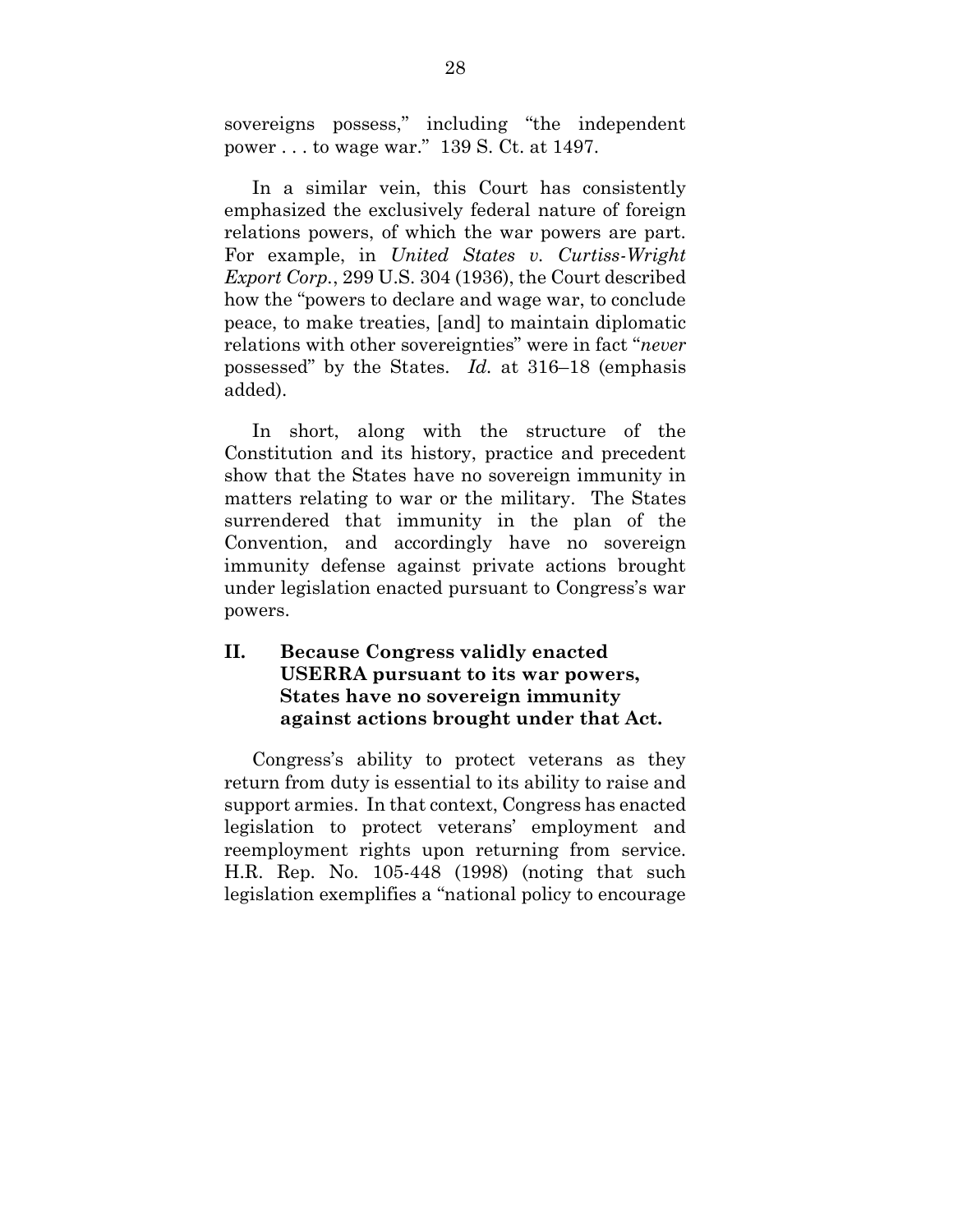<span id="page-34-4"></span>service in the United States Armed Forces"). Congress relies on its war powers to enact such legislation. *See* 144 CONG. REC. H4458 (daily ed. Mar. 24, 1998) (statement of Rep. Evans) (noting that "the authority for laws involving veterans benefits is derived from the War Powers clause").

<span id="page-34-3"></span><span id="page-34-1"></span>USERRA is war powers legislation designed to protect Congress's ability to encourage service in the armed forces. 38 U.S.C.  $\S$  4301(a)(1) (stating the purpose of the Act "to encourage noncareer service in the uniformed services by eliminating or minimizing the disadvantages to civilian careers and employment which can result from such service"); *see also* 137 CONG. REC. H2977 (daily ed. May 14, 1991) (statement of Rep. Penny) (explaining the purpose of the Act to "clarify and, where necessary, strengthen the existing veterans' employment and reemployment rights provisions"); U.S. Intervenor Br. at 11, *McIntosh v. Partridge*, 540 F.3d 315 (5th Cir. 2008) (No. 07-20440), https://bit.ly/3oUIoX8 (explaining that "[c]ourts of appeals . . . have uniformly held that Congress enacted USERRA, and its predecessor laws, pursuant to its War Powers" and that "USERRA plays a central role in maintaining Congress's ability to raise and support an Army and Navy"); Pet'r's Br. at 40–43 (discussing congressional aims in enacting USERRA).

<span id="page-34-2"></span><span id="page-34-0"></span>Congress included in USERRA a private cause of action against state employers that violate its requirements. *See* 38 U.S.C. § 4303(4)(A)(iii) (defining "employer" to include "a State"); *id.* § 4323 (outlining the enforcement of rights under USERRA with respect to a State or private employer). Because